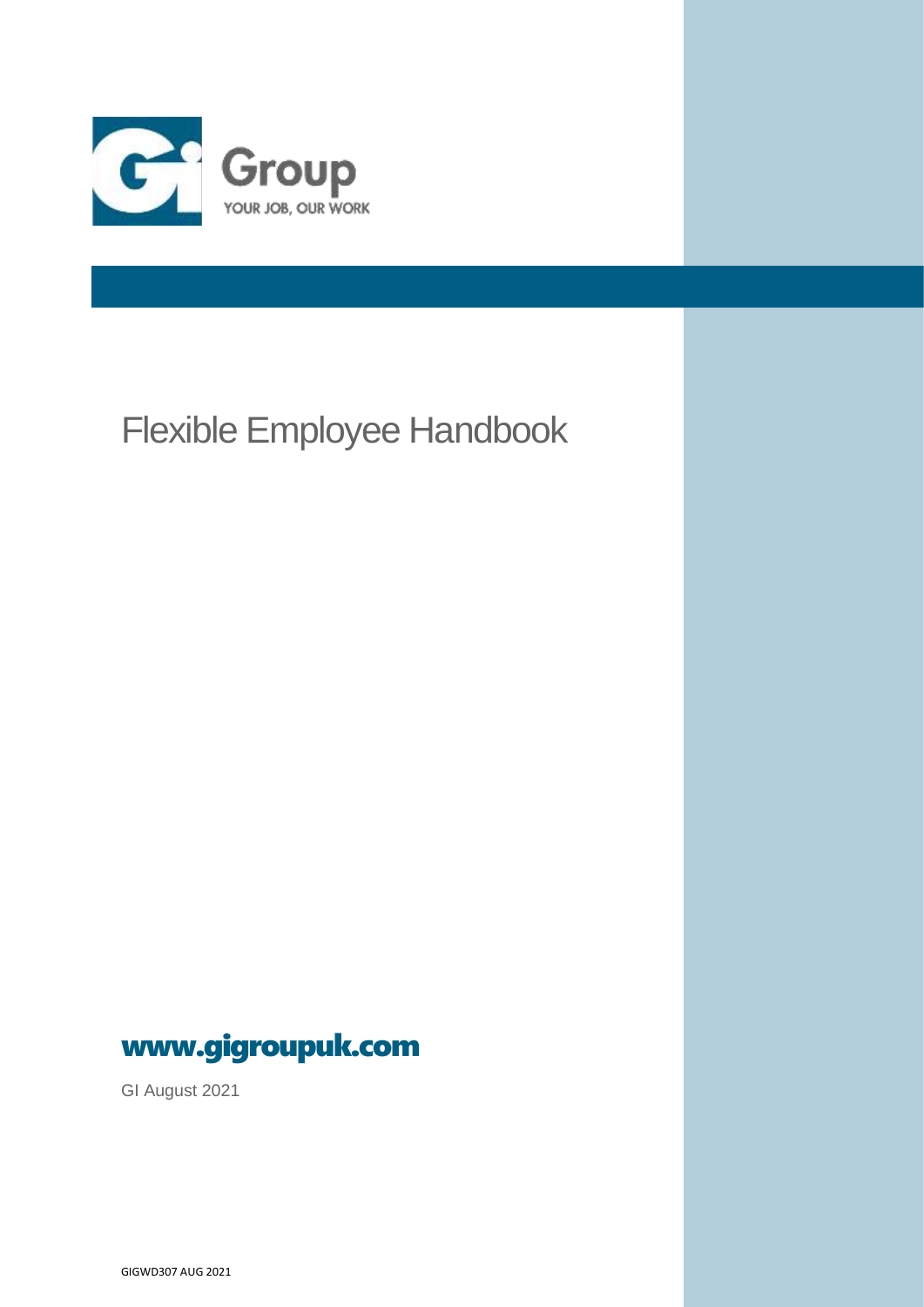# Terms of employment

This handbook sets out Gi Group's employment policies and operating procedures. It contains information relating to many areas of employment but may not be exhaustive and if you require any further information about the matters covered in this handbook and your Terms of Employment or other matters concerning your employment with Gi Group, you should contact your Gi Group branch who will be able to provide you with additional information.

The provisions of this hand book do not form part of your Terms of Employment except where specifically stated but should be read in conjunction with your Terms of Employment. In the event of any conflict between this handbook and your Terms of Employment, your Terms of Employment will take precedence.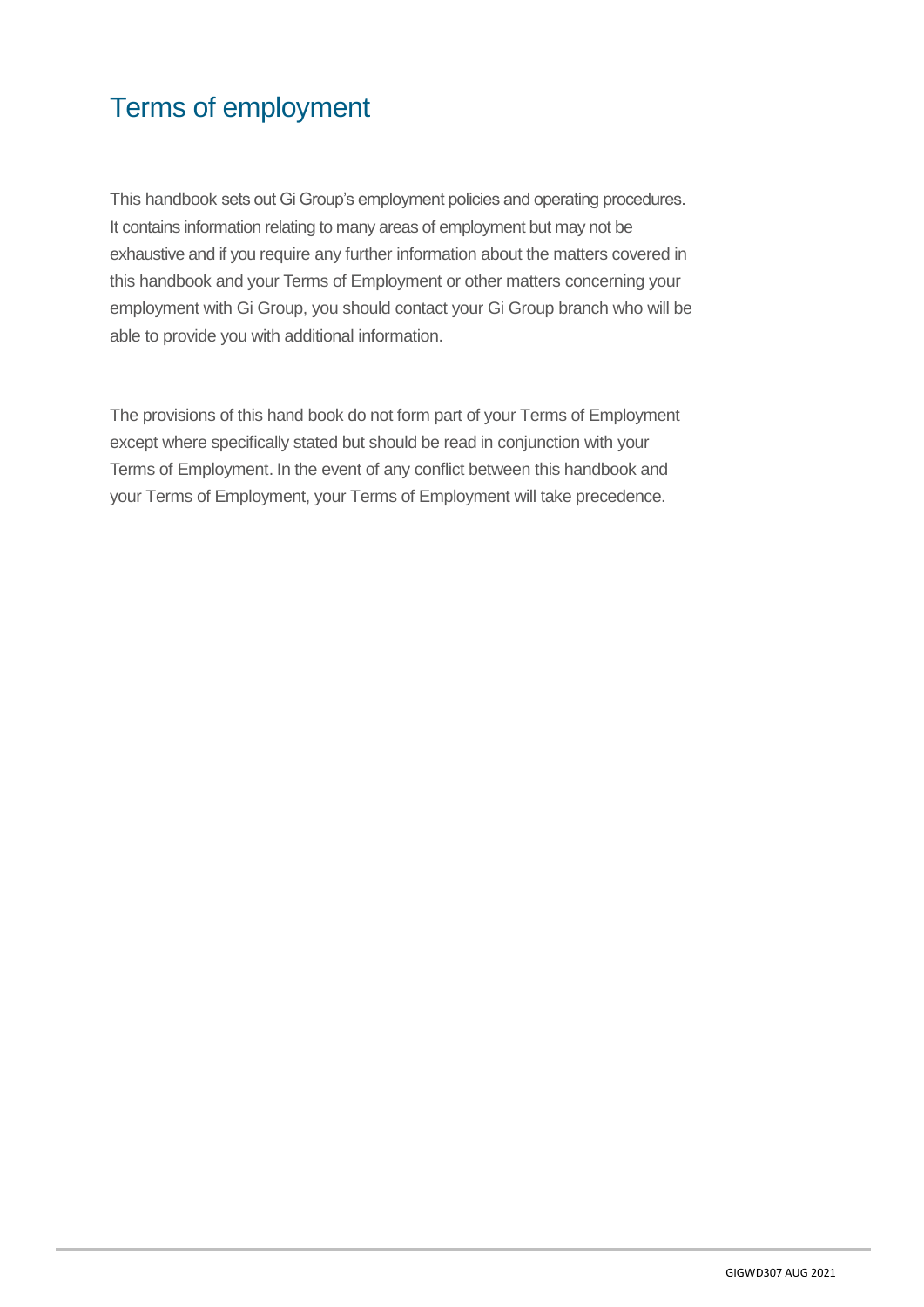## **Contents**

### **Section**

- 1. Time Records and Pay
- 2. Pensions
- 3. Working with Gi Group
- 4. Equal Opportunities
- 5. Dignity at Work
- 6. Public Interest Disclosure
- 7. Family Friendly Policies
- 8. Disputes
- 9. Disciplinary Policy and Procedure
- 10. Grievance Policy and Procedure
- 11. Health & Safety Guidance
- 12. First Aid/Accidents
- 13. Fire
- 14. Electricity
- 15. Display Screen Equipment (VDUs)
- 16. Manual Handling
- 17. To Minimise Risk
- 18. The Control of Substances Hazardous to Health Regulations 2002 (as amended), known as C.O.S.H.H.
- 19. Guide to using hazardous substances safely
- 20 Special notes for food production assignments
- 21. Flexible Employees must inform their Gi Group branch immediately
- 22. Special notes for driving assignments
- 23. Special notes for catering assignments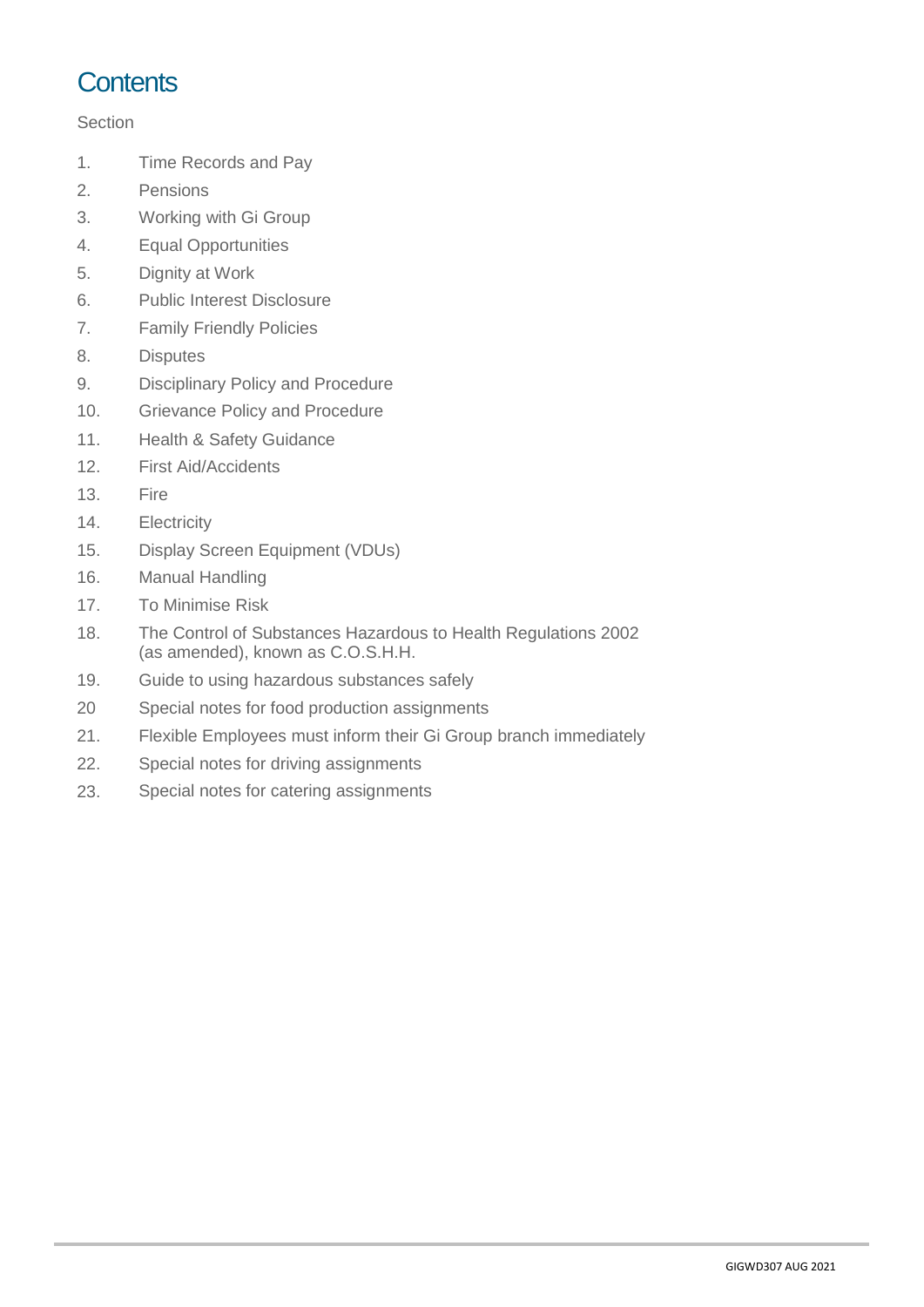# 1. Time Records and Pay

### **Timesheets**

- 1.1 Before each assignment you will usually be issued with an individual timesheet which will be renewed on a weekly basis.
- 1.2 Each week, simply follow any clocking in and out procedures required by the Client, enter the hours you work on the timesheet, have this signed by an authorised representative of the Client and return it to your Gi Group branch by no later than 6.00pm on the Friday of the assignment week (or by special arrangement with your Gi Group branch). If the procedure is not followed there may be a delay in processing your pay.
- 1.3 Alternatively, you may be asked to use multi-timesheets, attendance sheets, swipe cards or some other method to record your start/break/finish times. In some cases, you will also be asked to register your department and/or category of work. Full instructions will be provided by your Gi Group branch. With these alternative methods your pay information is processed automatically so you don't need to complete a separate timesheet. Remember, though, it is your responsibility to follow the correct procedures and failure to do so may result in delay or error in processing your pay.

#### **Hours of work**

1.4 The anticipated hours of work applicable to any assignment will be notified to you in advance of the assignment. In terms of the Working Time Regulations 1998 you are entitled to a break of 20 minutes if you work more than six hours on a continuous basis. If whilst working with a Client you are not provided with your statutory rest breaks, you should raise this immediately with your Gi Group branch. If your assignment is subject to the Road Transport (Working Time) Regulations 2005 you may not exceed six hours Working Time without taking a break of at least 15 minutes. You must have taken no less than 30 minutes break after working for 9 hours and must take an additional 15 minutes after 9 hours work.

#### **Timekeeping**

1.5 Punctuality is very important. On the first day of an assignment we recommend that you always allow for unexpected delays and aim to arrive 15 minutes early. If you anticipate being late at any time, contact your Gi Group branch immediately.

#### **Overtime**

1.6 Overtime is not guaranteed and if it is offered there is no obligation on you to accept it. Overtime is not covered by any guaranteed working hours provisions and does not form part of normal working hours. Overtime will not form any part of the calculations on holiday pay entitlement.

#### **Absence from work**

- 1.7 If you are absent from work for any reason you must inform your Gi Group branch no less than 30 minutes prior to the commencement of your agreed start time on your first day of absence and on any subsequent days of absence.
- 1.8 Absence for holidays, Jury Service, Military Service or other reasons should be agreed in advance with your Gi Group branch who will advise you of the procedure to be followed.
- 1.9 You should try to ensure that, wherever possible, any medical or dental appointments are made outside your normal working hours.

#### **Holidays**

- 1.10 Under the Working Time Regulations 1998 you qualify for paid holiday. Your holiday entitlement is 5.6 weeks' paid holiday in each holiday year. This equates to 28 days' leave per holiday year including public holidays. This will be updated with any amendments to statutory requirements.
- 1.11 Your holiday year will be a 12 month period. The holiday year runs from 1st January to 31<sup>st</sup> December
- 1.12 If your employment begins or ends part way through the holiday year your holiday entitlement for that year will be assessed on a pro rata basis.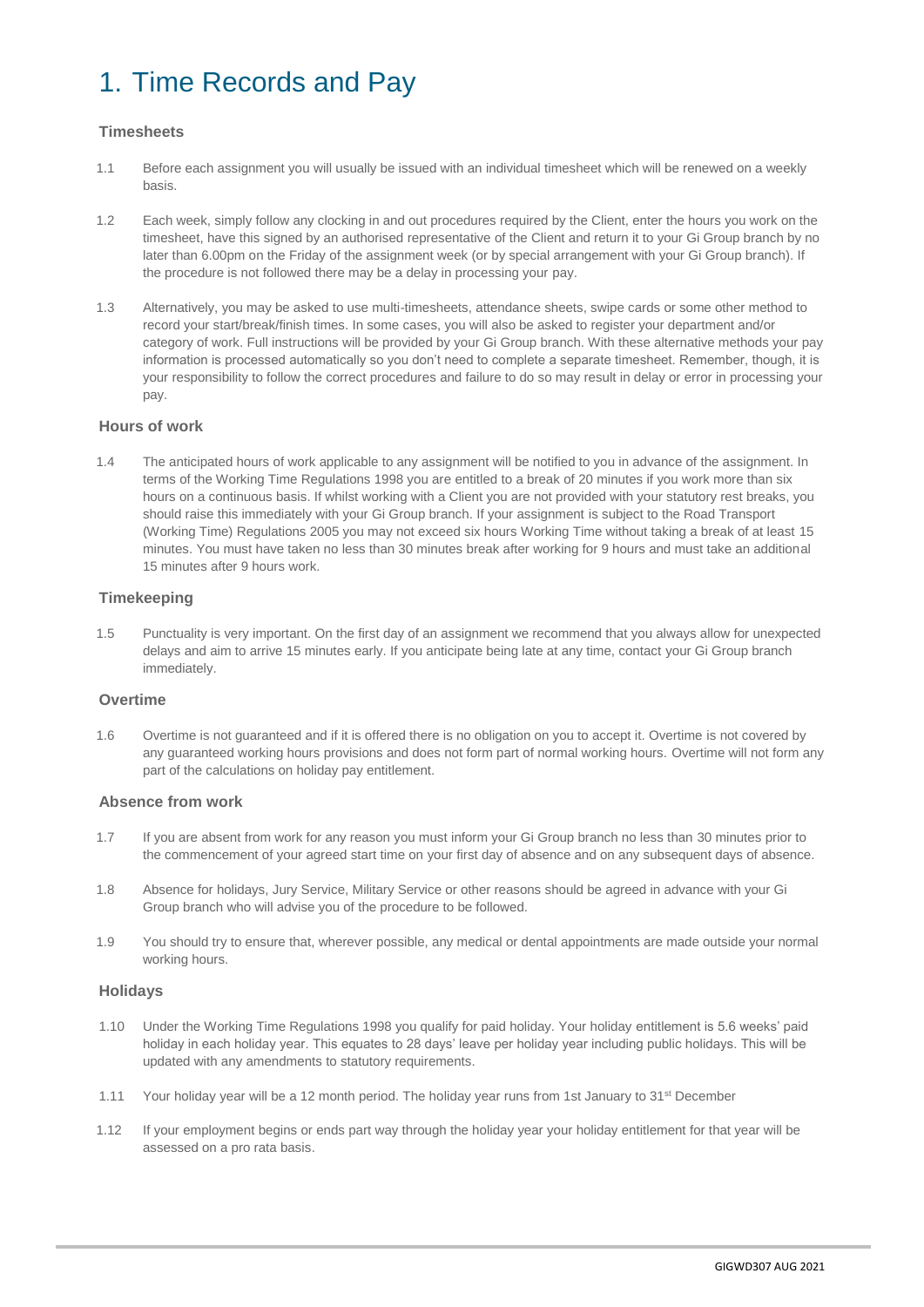- 1.13 You may only take paid holiday to the extent that you have accrued it by your period of continuous work on any assignment. One week's holiday pay is an average of the previous 52 worked weeks' remuneration. Your normal working hours will be advised to you at the start of each assignment.
- 1.14 If on the termination of your employment, you have taken holidays in excess of the statutory holiday entitlement which has accrued to you at that time you will be required to repay to Gi Group holiday pay in respect of those holidays.
- 1.15 Subject to clause 1.12 and unless otherwise stated in the Assignment Information, during the first 12 months of employment your entitlement to paid annual leave shall accrue in proportion to the length of your employment. The amount of payment which you will receive in respect of periods of annual leave will be calculated on the basis that one week's holiday pay is an average of the previous 52 worked weeks' remuneration (or the number of worked weeks where your length of service is less than 52 worked weeks') in accordance with the statutory requirements. You may not take more than 2 weeks' holiday in any one month period, nor may you during your first 12 months of employment take holiday, which has not accrued.
- 1.16 Gi Group may require you to take part or all of any unpaid holiday entitlement by giving you not less than two weeks' notice.
- 1.17 All holidays must be taken in the holiday year in which they accrue and cannot be carried over to the next holiday year, unless in situations such as long term sickness or maternity leave. Please speak with your Manager for further information

#### **Sickness**

1.18 If you are sick for more than three days, subject to certain conditions, you may be entitled to Statutory Sick Pay. Details are contained in your terms of employment.

#### **Your pay**

1.19 We know how important it is to be paid promptly so, provided the appropriate timesheet procedures have been completed and returned to us as instructed, you will be paid directly by credit transfer into your bank or building society account on the Friday following the week you worked. Full payment details will appear on your pay advice slip.

### **Tax and National Insurance**

1.20 We have a legal obligation to deduct PAYE and NIC from your pay. To avoid paying more tax than necessary or to avoid delays in processing your pay, we must receive your P45, P46 or a P38(s) along with your National Insurance number before you start any assignment. If you do not pay PAYE and NIC in the usual way, special arrangements must be made through your Gi Group branch.

#### **Tax code queries**

1.21 Once you have supplied us with your tax documents, and commenced working, any queries relating to your tax code should be directed to the HMRC office shown on any correspondence received.

#### **P45s**

1.22 Should you wish to resign from flexible employment with Gi Group, please request your P45 from your branch.

### 2. Pensions

2.1 Following the introduction of the Government Auto-Enrolment pension scheme, Gi Group have chosen to offer NEST as our workplace pension scheme provider to meet our employer duties and help you put aside money for your retirement. You will be provided with the relevant information about this scheme once you become an employee of Gi Group.

### 3. Working with Gi Group

**Our professional reputation**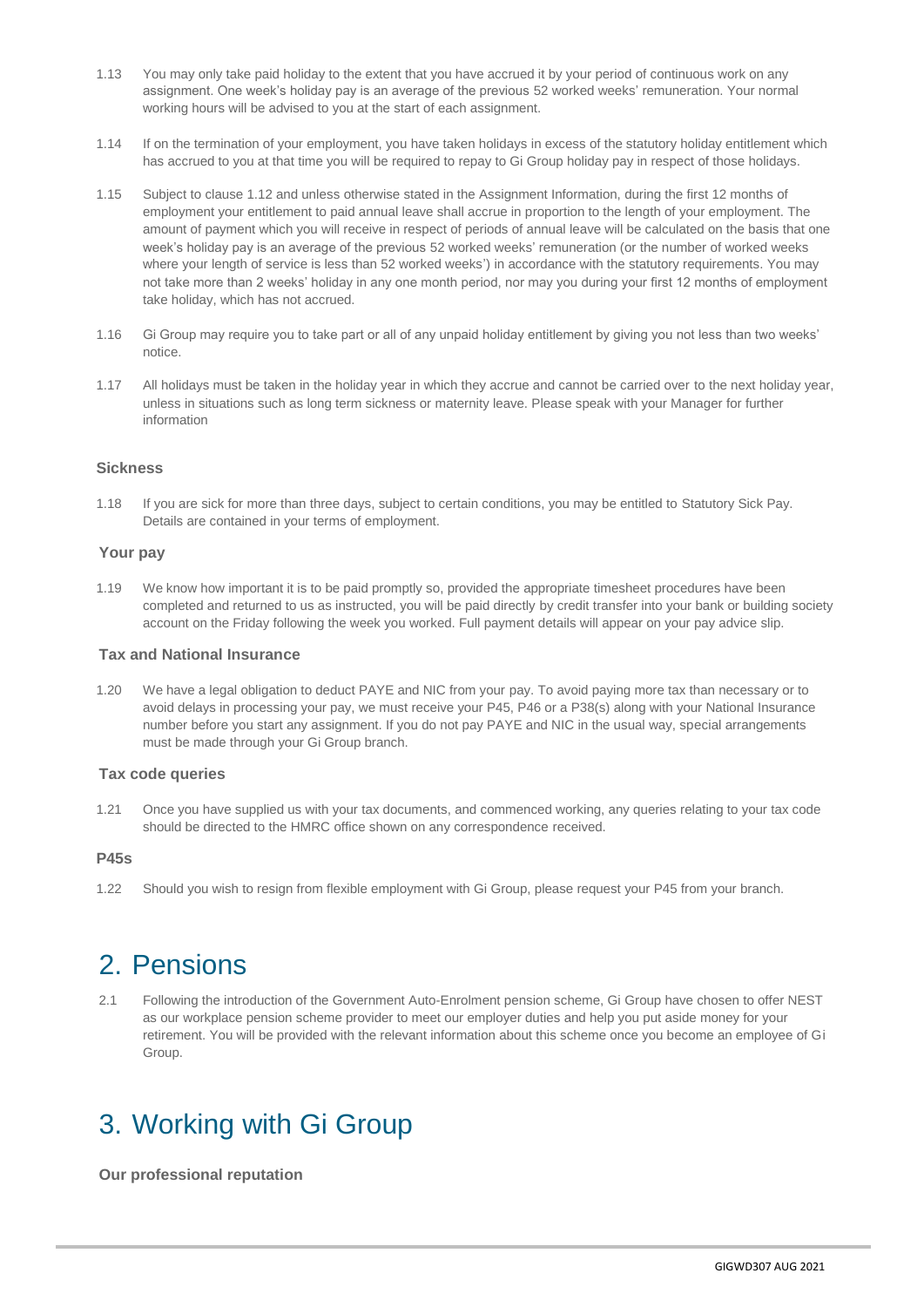3.1 Gi Group's ability to offer you suitable assignments depends on our continued reputation for high quality and reliability. Please remember to maintain a high standard of professional conduct and to do your utmost to promote the interests of Gi Group at all times.

### **Entitlement to work in the UK**

3.2 You confirm that you are legally entitled to work in the United Kingdom. If Gi Group discovers that you do not have permission to live and work in the United Kingdom, or if your permission to do so is revoked, Gi Group will be entitled to terminate your employment immediately without giving you any notice or paying you in lieu of notice. Gi Group can do so in those circumstances without giving you any warning in terms of the disciplinary procedure. If there are any changes to your visa or other permission to work in the UK, you must inform your Gi Group branch immediately.

#### **Outside employment**

3.3 If you wish to undertake outside employment then you must inform Gi Group in order to meet working time regulation requirements. The work undertaken must not be in competition with the business of the Client, must not affect the performance of your duties and must not prevent you from being available to accept assignments.

#### **Changes to circumstances**

3.4 To help us offer you the most suitable assignments, please inform us immediately of any change in your circumstances. This may be a new skill you have acquired, or perhaps a change of address, phone number, bank account, mobility or your availability for work.

If you are subject to any criminal convictions during your employment with Gi Group, or if you have any pending convictions then you must let your manager know immediately. Failure to do so may result in your employment being terminated.

- 3.5 If seeking assignments requiring any licence or permit, for example as a driver, you must inform us immediately of any changes to your licence.
- 3.6 You must also tell us if there is a change to your health and fitness compared to the information provided by you at registration. If you become pregnant, you should inform your Gi Group branch who will provide you with a copy of the Maternity Policy.

#### **Employment by the Client**

3.7 If you are looking for permanent employment you are in the ideal position as a Gi Group Flexible Employee. Not only do our Clients often offer permanent work to people who perform well, but also you have the ideal opportunity to try a post before you commit yourself. We can help you find the very best opportunities. If you are offered a permanent post by any Client, please let your Gi Group branch know immediately.

#### **Scope of Assignment**

- 3.8 While on an assignment, you must not carry out any job functions or tasks that are outside the scope of your assignment as notified to you. If whilst working on an assignment you are requested by the Client to carry out a task outside this scope, please contact your Gi Group branch immediately.
	- 3.8.1 Flexible Employees who are Mobile Workers working in operations not subject to EU Drivers Hours Rules and Flexible Employees who are not Mobile Workers will be subject to the Working Time Regulations 1998 (as amended). In order to calculate the average number of weekly hours worked on an Assignment by such workers, the start date for the relevant averaging period under the Working Time Regulations 1998 (as amended) shall be the date on which the Flexible Employee commences the first Assignment.
	- 3.8.2 Flexible Employees who are mobile employees working in operations subject to EU Drivers Hours Rules shall be subject to the Road Transport (Working Time) Regulations 2005. The first 26-week Reference Period began at 00.00 hours on 16<sup>th</sup> March 2020. Subsequent Reference Periods begin at 00.00 on the following dates:
		- 14th September 2020
		- 15 th March 2021
		- 13th September 2021
		- 14th March 2022
		- 12th September 2022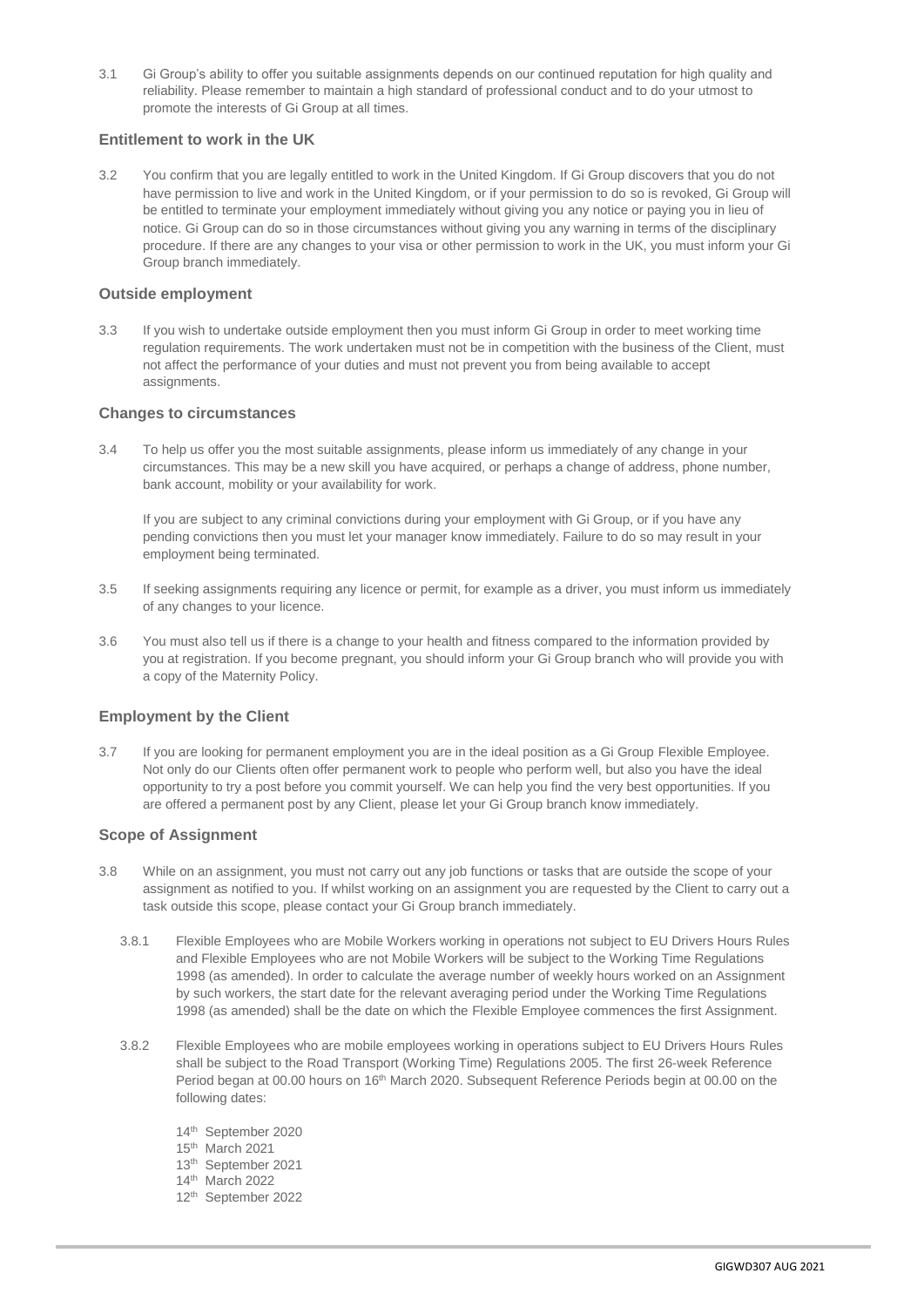- 13th March 2023
- 11th September 2023
- 11th March 2024
- 9<sup>th</sup> September 2024

The Workforce Agreement also derogates from the 10 hour Night Work limit imposed by the Road Transport (Working Time) Regulations 2005. The Workforce Agreement remains in place until 9<sup>th</sup> March 2025

#### **Personal Appearance**

- 3.9 Gi Group Flexible Employees are renowned for maintaining a high level of personal appearance and dress at all times. Presenting a professional image is very important.
- 3.10 In particular, you should follow all instructions from the Client regarding uniforms, safety footwear, special grooming, appearance or conduct, specifically with reference to health, safety and hygiene. If you have any doubts as to what is expected, please ask your Gi Group branch.
- 3.11 If dressed unsuitably, you may be sent home and required to return suitably attired. In such circumstances, no payment may be made for the time spent away from work.
- 3.12 In circumstances where you consider that observing the dress code may contravene principles regarding discrimination, you should contact your Gi Group branch in order to discuss the issue.

#### **Conduct**

- 3.13 Please conduct yourself professionally at all times. Be polite and aim never to cause offence or misunderstanding. Remember that when on assignment you are our ambassador and future Client assignments may depend on your conduct.
- 3.14 It is not possible to provide a comprehensive list of rules as to how any Flexible Employee should conduct himself/herself, but the following list outlines normal rules and practices to be followed.
	- 3.14.1 If in doubt about any rules or practices ask your Gi Group branch.
	- 3.14.2 While engaged on any assignment for a Client, you must:
		- 3.14.2.1 Co-operate with the Client and its employees and other workers and accept the lawful direction, supervision and instruction of any responsible person in the Client's organisation;
		- 3.14.2.2 Observe any rules and regulations of the Client's workplace to which your attention has been drawn or which you might reasonably be expected to anticipate or find out;
		- 3.14.2.3 Treat with courtesy and respect all fellow employees, visitors and Clients
		- 3.14.2.4 Conform to the normal hours of work for the Client's workplace (unless arrangements have been made in advance to the contrary with both your Gi Group branch and the Client);
		- 3.14.2.5 Take all reasonable steps while working for the Client to safeguard your own safety and the safety of any others who may be present or affected by your actions during the assignment and comply with the Health and Safety policy of the Client;
		- 3.14.2.6 Not engage in any conduct detrimental to the interests of the Client;
		- 3.14.2.7 Not use any motor vehicle or any mechanised equipment in connection with any assignment unless proper insurance cover is in force for such use. You shall indemnify and keep indemnified Gi Group against loss or liability incurred directly or indirectly by Gi Group arising out of any such use.

#### **Property and resources**

3.15 Flexible Employees are asked to respect Gi Group and Client property at all times and ensure the cost conscious use of telephones, stationery etc. Telephones, internet, fax machines etc. must not be used for personal use unless prior authorisation has been obtained. Misuse of Gi Group or Client resources for personal means may be treated as a disciplinary matter.

**Security**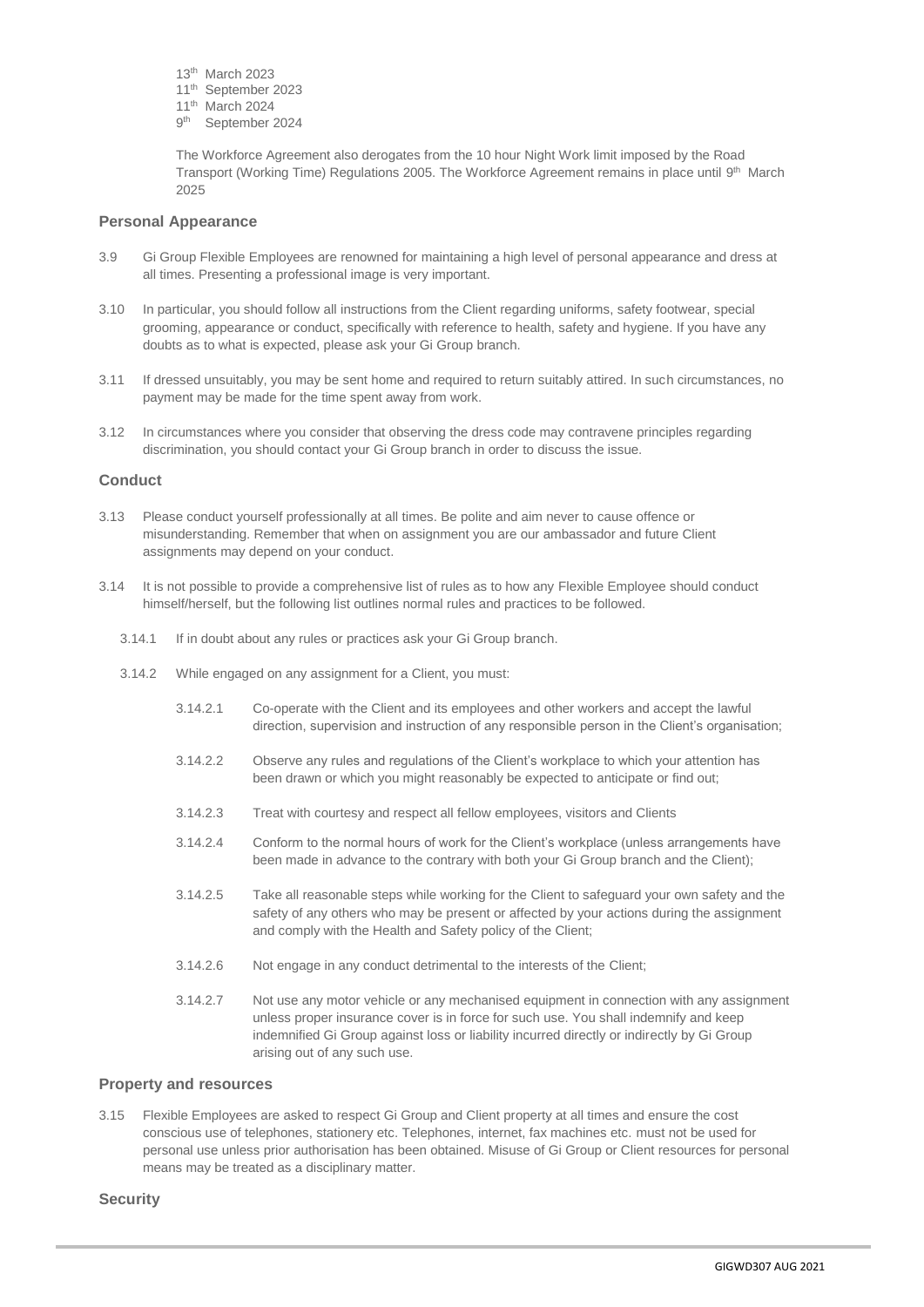- 3.16 Please ensure that you comply with Client security measures at all times, including following any instructions relating to the wearing of security badges or identity cards.
- 3.17 You may be provided with items such as keys and access cards as are necessary to gain correct access to the parts of the Client's premises where work is to be carried out. These items remain the property of the Client and should be returned as requested or on termination of the assignment or your employment.
- 3.18 Please keep confidential information, valuables, equipment and materials adequately secured at all times.
- 3.19 You must never be in unauthorised possession of any property, including cash belonging to the Client, your colleagues or Gi Group.
- 3.20 Report suspicious incidents or loss of items immediately to your Gi Group branch.

#### **Stop and Search**

- 3.21 Gi Group or the Client reserves the right to stop and search fully any employee (or their vehicles) or any visitor (or their vehicles), both prior to entry and before exit from the working location, using whatever reasonable means are at Gi Group/the Client's disposal. Access may also be denied to the working location as part of the stop and search policy.
- 3.22 It is part of your Terms of Employment that if you are asked to take part in a random stop and search that this is complied with. Failure to comply with this may result in disciplinary action and may lead to summary dismissal.
- 3.23 A search may be made of your office, desk, filing cabinet, car, bag or person.

#### **Smoking**

3.24 It is illegal to smoke in all enclosed places and workplaces including but not limited to, Client vehicles .

#### **Alcohol/Substance Abuse**

- 3.25 Gi Group regards drunkenness or disorderly conduct (including being under the influence of alcohol, unauthorised substances or misusing substances) whilst at work, on Gi Group or Client business or otherwise on Gi Group's or a Client's premises, as being gross misconduct for which you can be dismissed summarily.
- 3.26 You should inform your Gi Group branch of any prescribed drug you are taking or course of treatment you are following which may have an impact upon your ability to properly perform your job (e.g. by making you drowsy or affecting concentration). It is your responsibility to ensure that your practitioner/pharmacist is aware of the requirements of your job. It is your responsibility to ensure that you are fully informed of the potential side effects of any drug/treatment recommended for you, and that any potential side effects are reported to your Gi Group branch.
- 3.27 Gi Group regards the selling, purchasing, use or possession of any illegal substance whilst at work, on Gi Group or Client business or otherwise on Gi Group's or a Client's premises, as gross misconduct for which you may be summarily dismissed. Gi Group reserves the right to inform the police of any such behaviour.

#### **Tools/Equipment/PPE**

- 3.28 If, as a matter of convenience, you are provided with any tools or equipment by Gi Group or a Client for the purposes of an assignment, you shall be responsible for the security and condition of such tools or equipment. Any damage to tools or equipment must be reported to Gi Group and to the Client immediately. If and to the extent that any tools or equipment are damaged or lost while in your care, you will be responsible for the cost of any necessary repairs or replacement. You will pay to Gi Group the cost of repair or replacement where the tools and/or equipment belong to Gi Group and you will pay to Gi Group an amount equivalent to any charge made to Gi Group by the Client on account of such loss or damage where the tools and/or equipment belong to the Client. Gi Group may, if it wishes, obtain part or all of such payment by making deductions from pay due to you under the terms of your Terms of Employment.
- 3.29 You may be required to wear Personal Protective Equipment (PPE). PPE issued by Gi Group will remain at all times the property of Gi Group and must be returned at the end of your assignment.
- 3.30 Failure to return PPE at the end of an assignment will result in the cost of the PPE being deducted from your final pay.

### **Night-working**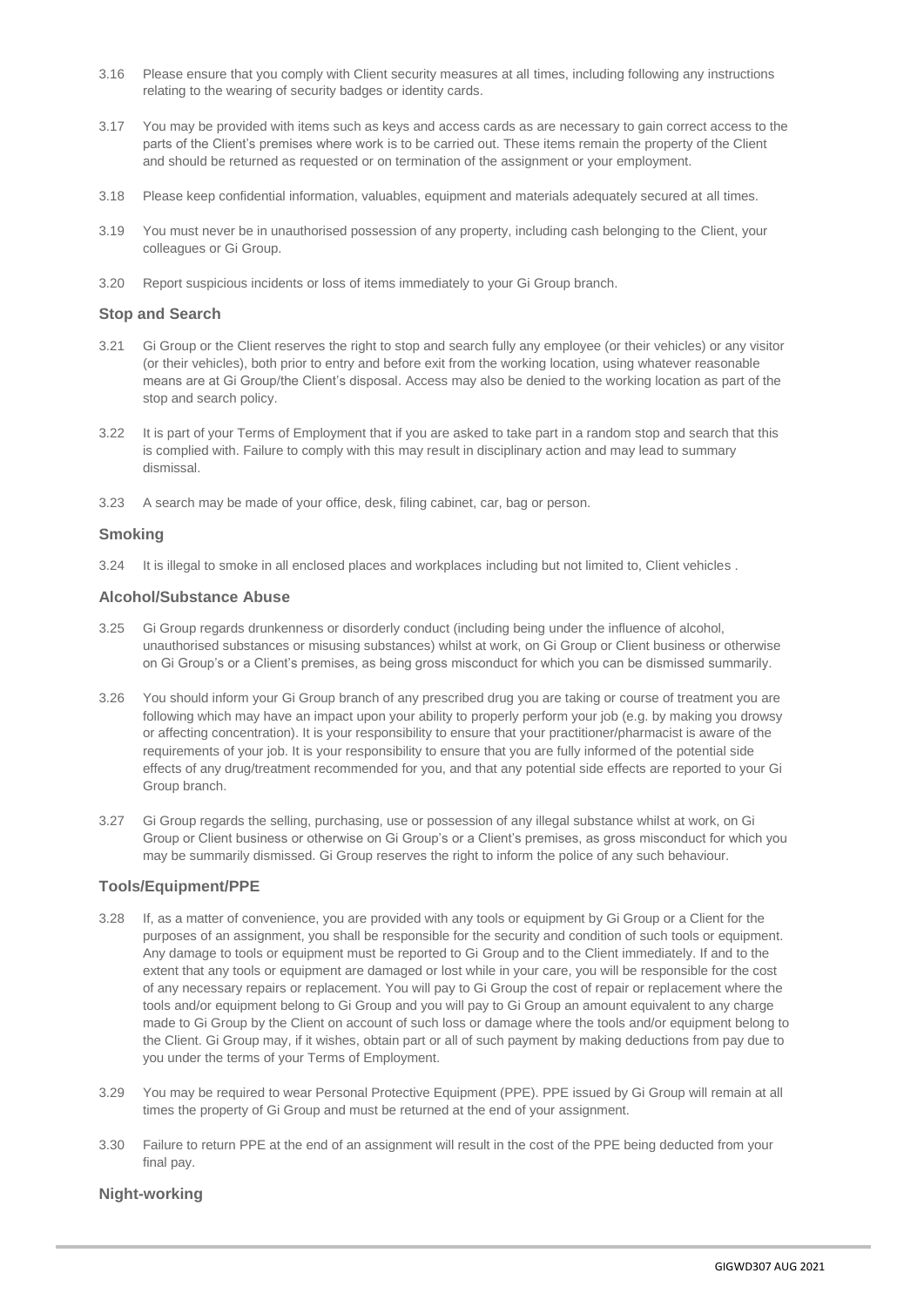3.31 Sometimes you may be classed as a night worker. If you are in any doubt as to your status, you should ask your Gi Group branch. If you are a night worker, you are entitled to request a health screening questionnaire from your Gi Group branch in order to identify any potential risks to your health of such work. If your health changes after you have filled out a questionnaire, you may ask for and fill out a further questionnaire.

### **Driving Fines and Penalties**

3.32 You will be personally liable for any fines or penalties incurred due to driving offences for which you are responsible, including parking fines for any reason, whilst using Client or company vehicles whether on public roads or private premises. Failure to pay any fines within the required timescale may lead to disciplinary action. Any fines or penalties that are levied via a Client of Gi Group or not paid by you within the required timescale or outstanding at the time you leave Gi Group may be subject to an administration charge. Both will be deducted from any monies due to you by way of wage or holiday pay.

# Gi Group Policies

# 4. Equal Opportunities

- 4.1 Gi Group is committed to the principle of equality of opportunity in employment. The same applies to the way in which Gi Group's recruitment services are offered to Clients and applicants. Entry to Gi Group and promotion within it are determined solely by the application of objective criteria and personal merit. No employee or applicant will be treated less favourably than another on grounds of sex, marital status, sexual orientation, age, disability, race, colour, religion, ethnic or national origin or trade union involvement.
- 4.2 Likewise, no employee of Gi Group should treat less favourably an individual on grounds of sex, marital status, sexual orientation, age, race, disability, colour, religion, ethnic or national origin or trade union involvement.
- 4.3 This Statement has been drawn up to ensure that Flexible Employees comply with all legal requirements and understand the main points of the relevant legislation, in short to prevent discrimination.
- 4.4 A copy of the full Equal Opportunities Policy is available from your Gi Group branch.

## 5. Dignity at Work

- 5.1 As part of its overall commitment to equality of opportunity, Gi Group is fully committed to promoting a harmonious working environment. Every employee has the right to be treated with respect and dignity and is entitled to work in an environment free from harassment, victimisation and bullying, whether it is related to disability, race, gender, health, social class, sexual orientation, marital status, nationality, religion, employment status, age or membership or non-membership of a trade union.
- 5.2 A copy of the Dignity at Work Policy is available from your Gi Group branch.

## 6. Public Interest Disclosure

6.1 You can obtain a copy of the Public Interest Disclosure Policy from your Gi Group branch. Gi Group encourages Flexible Employees to raise genuine concerns about malpractice at the earliest practicable stage rather than wait for proof. Malpractice within the Company is taken very seriously. In the first instance any concerns should be raised with your Gi Group consultant or if this is not practicable with a Director.

## 7. Family Friendly Policies

7.1 Gi Group applies the statutory schemes in respect of Maternity leave and pay, Adoption leave and pay, Paternity leave and pay, Parental leave, Dependent Care Leave and Flexible Working

### 8. Disputes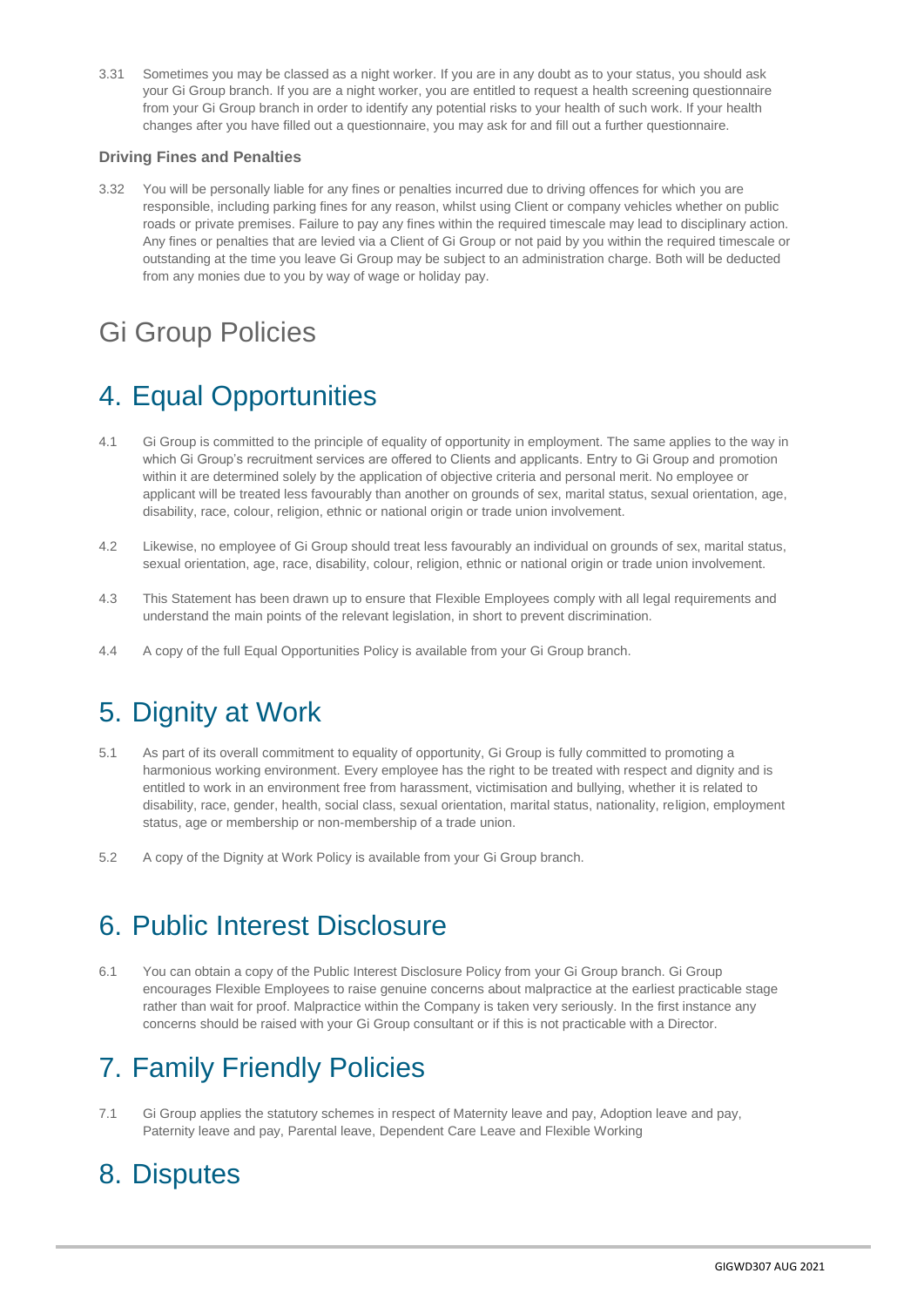- 8.1 No dispute between any members of Gi Group's Flexible Employees shall be permitted to occur either on Gi Group or Client premises and Gi Group requires that each Flexible Employee will at all times work in harmony with all other members of Gi Group and all personnel of the Client with whom they come into contact.
- 8.2 It is expected that Flexible Employees will maintain a good working relationship with colleagues at all times, complying with all procedures including the Dignity at Work and Equal Opportunities policies.
- 8.3 If you have a concern or complaint relating to your employment you should raise the matter under the Grievance Procedure.

### 9. Disciplinary Policy and Procedure

- 9.1 The purpose of the disciplinary policy is to ensure that Gi Group behaves fairly and consistently towards all Flexible Employees in investigating and dealing with alleged instances of unacceptable conduct or performance. To promote that purpose Gi Group has developed a procedure for disciplinary matters. The procedure is a guide, not a rule. It is not contractual. Gi Group reserves the right to depart from the precise components of its disciplinary procedure where it is appropriate to do so.
- 9.2 All cases of misconduct or poor performance must be dealt with in accordance with a fair procedure.

The aims of the policy are:

- To be consistent in the treatment of comparable cases.
- To allow for careful investigation before penalties are applied.
- To aim to correct behaviour where possible.
- To deal rapidly and effectively with misconduct and incapability.
- To be fair to all Flexible Employees at all levels of the organisation in disciplinary matters.
- 9.3 This policy is applicable to all Gi Group Flexible Employees. It does not form part of your terms of employment. It may be varied by Gi Group from time to time.

#### **Procedure**

#### **9.4 Informal Stage**

9.4.1 In some instances Gi Group may consider that there is no need to take formal disciplinary action, and that it is sufficient to counsel you where conduct or capability are considered to be unsatisfactory. Such counselling will still be documented in your personnel records.

#### **9.5 Formal Stage**

- 9.5.1 When disciplinary matters require a hearing to be held 48 hours' notice of the hearing will be given wherever practicable and those concerned will be informed in advance of the matter to be discussed. You will receive a letter inviting you to attend the disciplinary hearing. This letter will set out the matters to be discussed at the hearing.
- 9.6 At any formal disciplinary hearing, you have the right to be accompanied by a Gi Group Flexible Employee or Trade Union representative. You will be entitled to hear details of any complaint made, and to examine any relevant documents prior to the disciplinary hearing. You will be given an opportunity to respond to the matters raised prior to a final decision being made. At the conclusion of each stage, you will be given a letter recording the outcome of the hearing and the means of appeal.
- 9.7 No disciplinary sanction will be imposed on you until the case has been investigated.
- 9.8 You may be suspended with pay pending the conclusion of the investigation and/or disciplinary procedure, without prejudice.
- 9.9 You will not normally be dismissed for a first breach of discipline except in the case of gross misconduct. The penalty for gross misconduct may be dismissal without notice and without payment in lieu of notice.
- 9.10 You will have the right to appeal against any disciplinary penalty imposed.
- 9.11 Your Gi Group branch manager or an appropriate Gi Group representative will conduct the disciplinary hearing. Your Gi Group branch manager will then make the decision on the level of disciplinary action to be taken.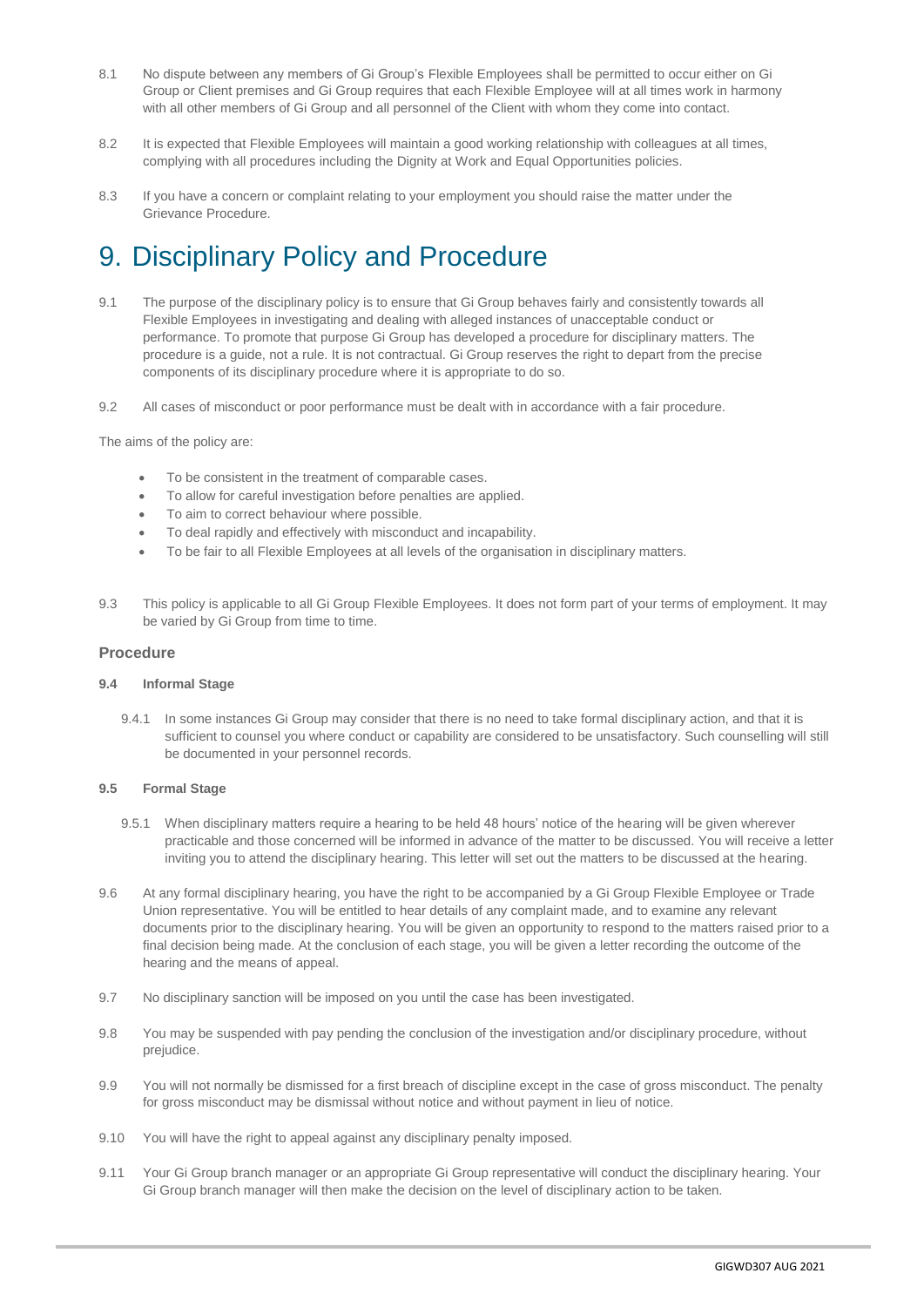- 9.12 All cases of disciplinary action under this procedure will be recorded and placed in Gi Group's records. A copy of Gi Group's relevant records will be supplied at your request.
- 9.13 The following procedural stages apply to offences other than gross misconduct. Gi Group, however, reserves the right to enter this process at any stage:

#### **9.14 Stage 1 - Formal verbal warning**

9.14.1 If conduct or performance (in terms of output or quality) does not meet acceptable standards, you will normally be given a formal verbal warning in the first instance. The warning will remain on your file for 6 months with details of the action(s) required to rectify the misconduct or poor performance and that it constitutes the first formal stage of the disciplinary procedure. A letter informing you of the verbal warning and the reasons for it being issued will be sent to you and kept on your personnel file at Gi Group.

#### **9.15 Stage 2 - First written warning**

9.15.1 If the offence is a serious one, or if there is a further occurrence of a minor offence, then a first written warning will be given to you. A first written warning can also be given for an accumulation of minor offences for which a verbal warning may not have already been issued. Warnings may run concurrently if for different reasons, e.g. one for misconduct and another for poor performance. Such a warning will set out the precise details of the offence and the improvement in conduct or performance required and the time scale if applicable. It will also set out the likely consequences of further offences and what action will be considered if there is no satisfactory improvement. A letter informing you of the first written warning will be sent to you. The written warning will remain on your personnel file for 12 months.

#### **9.16 Stage 3 - Final written warning**

9.16.1 If there is still a failure to improve conduct and/or performance and these remain unsatisfactory, or alternatively if the misconduct is sufficiently serious to warrant only one final written warning (but insufficient to justify dismissal) then a final written warning will be issued to you. The warning will, if appropriate, refer to any previous disciplinary action and will state the consequences of failure to improve as required. The warning will remain on your personnel file for 12 months. A letter informing you of the final written warning will be sent to you and a copy kept on your personnel file at Gi Group.

#### **9.17 Stage 4 – Dismissal**

9.17.1 If conduct and/or performance remains unsatisfactory and you still fail to reach the prescribed standards then dismissal will normally result. This stage of the disciplinary procedure will normally be carried out by a Gi Group General Manager. The reason(s) for dismissal will be specified and communicated to you and where appropriate, reference will be made to any previous disciplinary action taken. The dismissal notice will indicate the effective date of termination of employment together with the right of appeal. Dismissal at this stage will normally be with notice or pay in lieu of notice. A letter informing you of the termination of employment will be sent to you and kept on your personnel file at Gi Group.

### **9.18 Demotion**

- 9.18.1 Gi Group may use demotion as part of the disciplinary procedure. This may be instead of or as well as any of stages 1-4 as listed above.
- 9.18.2 The following list provides examples of offences, which are normally regarded as gross misconduct. This list indicates the type of offences that constitute gross misconduct but is not exhaustive. An act of gross misconduct will normally warrant summary dismissal without the normal period of notice or payment in lieu of notice.

#### **9.18.3 Gross misconduct**

- 9.18.3.1 Falsification of records including; timesheets, tachographs and digital tachograph data or any other document relating to the timekeeping of any Flexible Employee.
- 9.18.3.2 Fighting or acts of violence or intimidation. Refusal to comply with or deliberate disregard of Health and Safety regulations.
- 9.18.3.3 Persistent refusal to obey reasonable instructions given by a line manager.
- 9.18.3.4 Wilfully endangering others.
- 9.18.3.5 Serious misrepresentation on your employment application.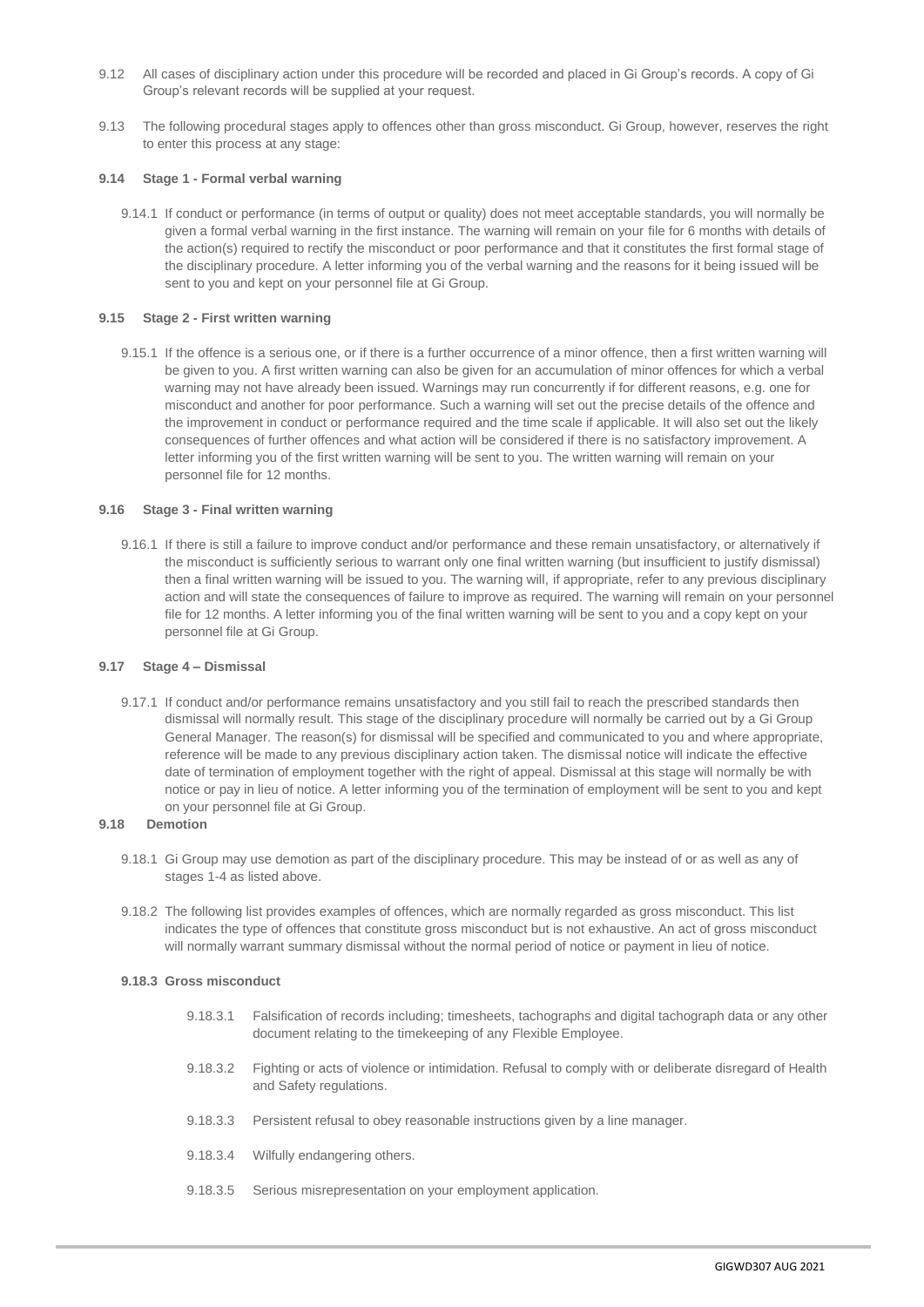- 9.18.3.6 Unauthorised possession of Gi Group/Client property or property of third parties.
- 9.18.3.7 Serious negligence which causes unacceptable loss, damage or injury.
- 9.18.3.8 Conduct which could bring Gi Group/Client into disrepute.
- 9.18.3.9 Theft. Attempted theft or wilful damage to Gi Group/Client property or property belonging to any individual.
- 9.18.3.10 Being drunk and disorderly or under the influence of alcoho and/or drugs on Gi Group/ Client premises.
- 9.18.3.11 Being in possession of illegal substances whilst on Gi Group/Client premises.
- 9.18.3.12 Unauthorised disclosure of any Gi Group/Client information.
- 9.18.3.13 Serious and/or persistent harassment or discrimination or bullying whether sexual, racial or otherwise.
- 9.18.3.14 Serious act of insubordination or insulting abusive or indecent behaviour.
- 9.18.3.15 Convictions for any offence affecting staff or external relations which amount to a breach of trust.
- 9.18.3.16 The abuse or misuse of Gi Group/Client internet or email systems.
- 9.18.3.17 Unauthorised absence.
- 9.18.3.18 Refusal of a suitable Assignment.
- 9.18.3.19 Failing to keep Gi Group properly informed of your availability or non-availability.
- 9.18.3.20 Posting material onto social network sites such as but not limited to Facebook, Twitter or Instagram which could be considered to be inappropriate and /or which could be found to lower the reputation of the organisation, staff or customers and/ or contravene the company's equal opportunity policy.

#### **9.19 Appeal procedure**

- 9.19.1 If you have been given a formal warning or have been dismissed with or without notice you will be entitled to appeal to the next level of management.
- 9.19.2 Appeals must be lodged with Gi Group within five working days of receipt of any formal warning or notice of dismissal.
- 9.19.3 If your warning was issued by the Gi Group branch, you should lodge your appeal in writing within 5 days. Reasons for the appeal must be stated. Mere disagreement with the disciplinary action taken will not be considered as a suitable basis for an appeal.
- 9.19.4 All appeals will be considered as quickly as possible. The decision made on appeal will be final and, where possible, will be given to the Flexible Employee in writing within 5 days of the appeal hearing.
- 9.19.5 Please note that this appeals procedure relates specifically to the outcome of a disciplinary hearing and must not be confused with the grievance procedure, which relates to concerns raised by you about your job.

#### **9.20 Performance and capability**

9.20.1 With reference to performance and capability, standards in terms of quality and quantity of work will be discussed and set down between you and the Client line manager. Incapability by you may be regarded as justification for dismissal without formal warnings.

### 10. Grievance Policy and Procedure

10.1 Gi Group recognises that from time to time Flexible Employees may wish to seek redress for grievances relating to their employment. Gi Group has a responsibility to ensure that any grievance that is raised is dealt with promptly.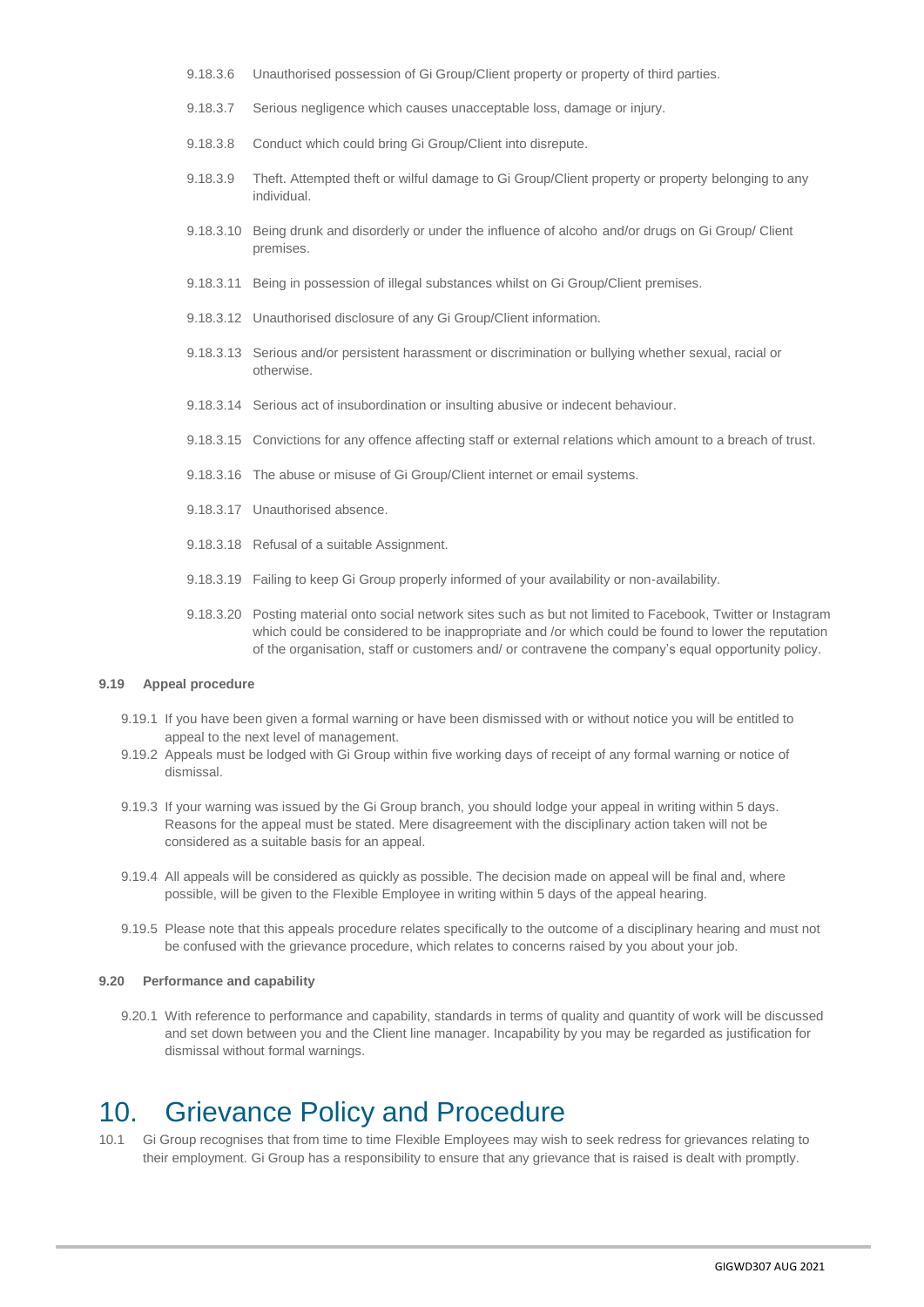- 10.2 The aim of this grievance procedure is to provide a process by which a Flexible Employee may raise a grievance and where necessary to enable the aggrieved person to appeal to the second level of management. The ambition of the procedure is to settle any grievance or issue as near as possible to the point of origin.
- 10.3 Gi Group's policy is to encourage free communication between Flexible Employees and their line managers/Gi Group to ensure a speedy resolution to disputes. This procedure is applicable to all Gi Group Flexible Employees. The grievance procedure does not form part of your terms of employment. Gi Group may adopt any procedure that it considers suitable to the circumstances.

#### **10.4 Stage 1 – grievance in writing**

If you have a grievance about your employment/assignment you may apply in writing to your immediate Gi Group branch manager. If the grievance relates to your immediate Gi Group branch manager, you should raise the matter with a regional manager.

#### **10.5 Stage 2 – meeting**

You will be invited to at least one meeting at which the alleged grievance can be discussed. You should take all reasonable steps to attend. Your Gi Group branch manager will aim to respond to the grievance in writing within 10 working days of the meeting taking place and will offer you the right of appeal.

#### **10.6 Stage 3 – appeal**

If the grievance is not resolved to your satisfaction you may appeal in writing, within 5 working days of receipt by you of the decision to the next level of management. A meeting will be arranged to discuss the appeal. You should take all reasonable steps to attend. The manager dealing with the appeal will aim to give you a written decision within 10 working days. The manager's decision will be final and binding.

10.7 If the grievance involves a Client employee then the Client will be consulted as part of the procedure.

### 11. Health & Safety Guidance

- 11.1 As a company, Gi Group aims to ensure the health and safety of Flexible Employees , clients, representatives and visitors. It is the duty of Gi Group, and Gi Group undertakes to ensure, so far as is reasonably practicable, the health, safety and welfare of its Flexible Employees at work. On request the Company's health and safety policy will be made available to the Flexible Employee.
- 11.2 It is Gi Group's policy to make sure that health and safety provision is made for the Flexible Employees it supplies in order to promote and encourage the highest standards of health and safety at work. In order to achieve this, it is necessary to obtain full support from every Flexible Employees and Client.
- 11.3 Gi Group undertakes to:
	- Request Flexible Employees and Clients to co-operate with Gi Group and with each other in order to promote safety and reduce hazards.
	- Request that Clients give Gi Group and the Flexible Employee details of specialist skills or qualifications required to carry out an assignment together with health & safety information.
	- Pass to the Flexible Employee all information provided by the Client on health & safety issues connected with the assignment.
	- Require the Flexible Employee to adhere to the Client's Health & Safety Policy at all times whilst on an assignment.

#### 11.4 You have a duty to:

- Assess risks to your own health and safety to which you are exposed at work. This extends to reporting any dangers or potential risks to your line manager at the Client and your Gi Group branch.
- Stop working immediately if you consider that your working environment is unsafe and immediately report the matter to your line manager at the Client and your Gi Group branch.
- Work in a safe manner taking all reasonable steps to safeguard your own safety and that of any persons who may be affected by your actions.
- Report incidents that have or may lead to accident or injury to the line manager at the Client and your Gi Group branch.
- Co-operate in any investigation and report on all accidents or incidents that may cause or lead to injury.
- Report any shortcomings in the Client's arrangements for health and safety to Gi Group.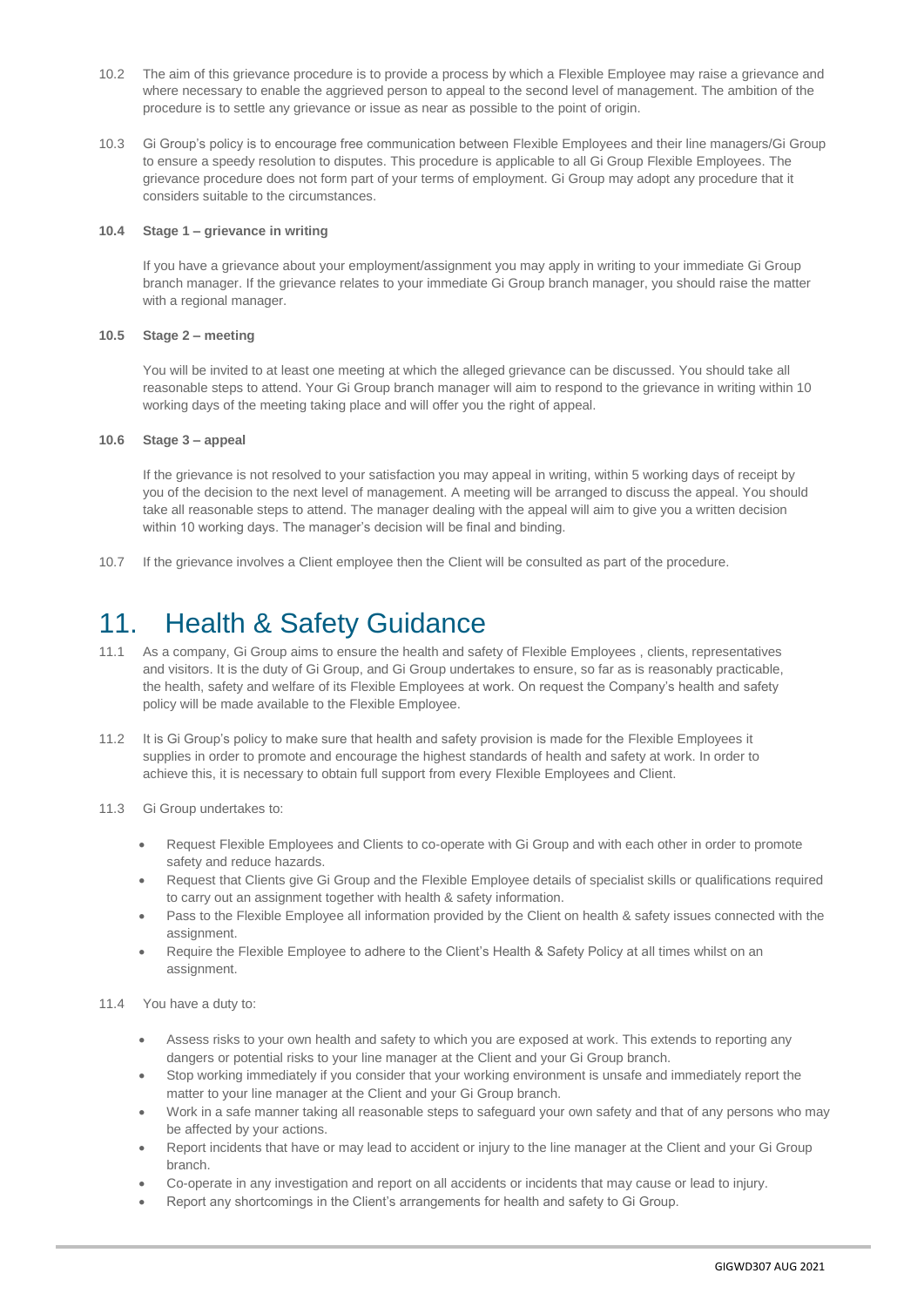- Co-operate with the Client on health & safety matters and observe all health & safety instructions and regulations from the Client.
- Wear (and request if you consider it necessary) any protective clothing and use any safety equipment that has been provided in order to carry out any assignment.
- Request a copy of the Client's Health and Safety Policy before starting any assignment, and ensure that you read and understand the Client's Health and Safety Policy.
- Observe and comply with the Client's Health and Safety Policy at all times. Take care to follow any safety regulations and be responsible not only for your own health and safety at work but also for that of your colleagues and employees of the Client.
- 11.5 Clients have a duty to:
	- Treat all Flexible Employees as they would their own employees for all health & safety matters and ensure a safe system of work at all time
	- Provide Gi Group with information on special qualifications or skills, which the employee will need and on special features of the work insofar as they are likely to affect the health & safety of Flexible Employees.
	- Co-operate and co-ordinate with Flexible Employees on health & safety matters.
	- Provide Flexible Employees working with them with information on health & safety risks and measures.
	- Make available to the Flexible Employees safety equipment and protective clothing as necessary for the job to be undertaken and ensure its use.
	- Tell the Flexible Employee the name of his/her authorised Health & Safety representative.
	- Record any accidents or injuries in their Accident Record Book and report to the Health & Safety Executive, in accordance with current requirements.
	- Assess health & safety risks and record the result of the assessment.

## 12. First Aid/Accidents

12.1 All accidents, no matter how small, must be reported to the designated Client representative and your Gi Group branch. All accidents must be recorded in the Client's and Gi Group Accident Books. If you have an accident, get first aid treatment immediately. The smallest cut, if neglected, could result in infection.

## 13. Fire

- 13.1 You must ensure that you are fully conversant with and comply with the fire and other emergency procedures and take part in all drills as organised/notified by Gi Group and/or the Client.
- 13.2 You must ensure that you do not render any fire escape or fire escape routes at the site unavailable for emergency use, nor cause any obstruction at any time to any staircases, passages, walkways, entrances and exits or any other part of the site.
- 13.3 If you require further guidance you should refer to your Gi Group branch or the Client.
- 13.4 Make sure you know:
	- How to raise the fire alarm.
	- The fire evacuation procedure as explained at induction.
	- Where the fire extinguishers are but only use them if you are properly trained to do so.
	- The whereabouts of all fire exits.
	- The fire representative for your area of work (if appropriate).

### 14. Electricity

- 14.1 The 2 main risks from electricity are:
	- Shocks.
	- Fires.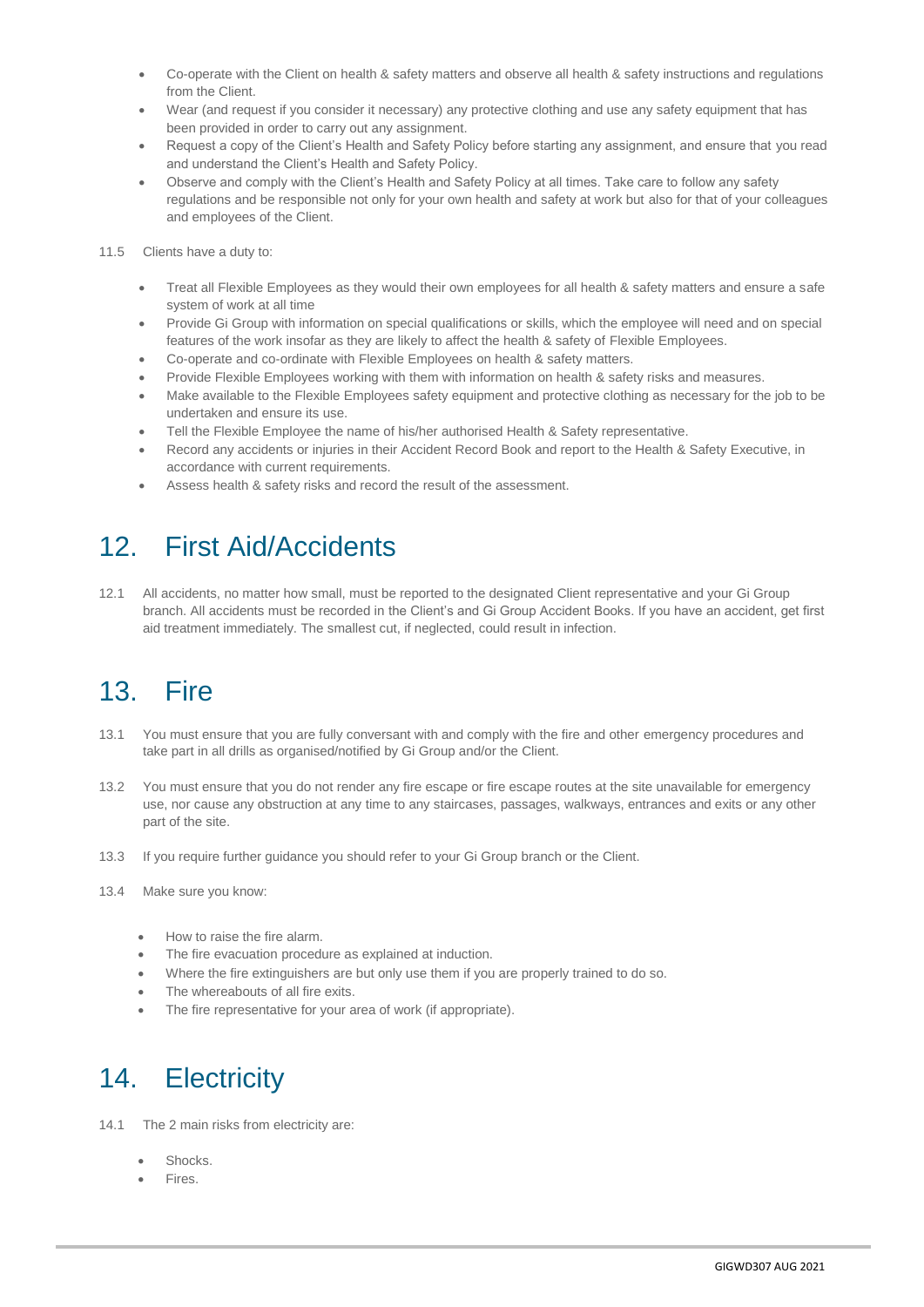- Not overloading sockets.
- Always visually check electrical equipment to ensure it does not have a cracked or damaged casing, worn or exposed wires and is in generally good repair before using it.
- Never attempt to repair or adjust electrical appliances unless qualified to do so and authorised in writing by the Client.
- Never touching light switches or appliances with wet hands.
- The repair and maintenance of electrical appliances is a job for an expert.

### 15. Display Screen Equipment (VDUs)

- 15.1 When using computers you should sit directly in front of the computer facing the screen and the keyboard. You should also make sure that the screen is clean and the focus, brightness and contrast is adjusted to give the best picture quality. Your seating position is also important and this means having your back supported and as near to vertical as possible.
- 15.2 HSE Guidance suggests that you take periodic breaks from the VDU. This does not mean that you have to stop work. The recommendation is that you take time out from using the screen every one to two hours. It is stressed that frequent short breaks are better than occasional longer ones.
- 15.3 If you feel that you are having health problems associated with the use of your computer you should in the first instance discuss this with the Client and inform Gi Group immediately. You will need to keep Gi Group informed as to feedback from the Client and any actions taken.

### 16. Manual Handling

- 16.1 Manual handling regulations cover the tasks which involve supporting or transporting loads by physical human effort. You should familiarise yourself with good handling techniques as hazards are not only presented by heavy loads. There is no particular maximum weight specified in the regulations, which recognise the fact that whilst weight is evidently a significant factor, there are other considerations of equal importance.
- 16.2 You should think about the following points if you have to do any lifting:
	- Plan the lift. What is the best way to get the load from A to B?
	- Get help if the load is beyond your capability or awkward. If you are in any doubt about the lift you are about to attempt, seek help and advice from your line manager at the client.
	- Always use appropriate handling equipment such as trolleys, wheels, ramps and hoists.
	- Always use appropriate personal equipment such as safety shoes, gloves, overalls and eye protection.
	- Prepare the handling area and watch for hazards such as constraints on posture, uneven or slippery floors, variations in levels, hot/cold/humid conditions or strong air movements. Improve these factors as far as it is reasonably practical.
	- Remove obstructions and ensure that you can see over the load when carrying it.
	- Ensure you are balanced properly for lifting by positioning the feet apart, one foot pointing away from the other and slightly in front with you weight balanced between them.
	- Take a comfortable hand hold, using the palm or surface of your hand and fingers.
	- Keep elbows tucked into the sides of your body.
	- Adopt a good posture, bend the knees using them to lift, and keep the back straight during the lift. Get a firm grip on the load before lifting.
	- Keep the load close to your body.
	- Lift smoothly trying not to jerk.
	- If necessary lift by easy stages, re-adjusting your lifting posture accordingly.
	- Do not twist your body when turning to the side.
	- Put the load down before adjusting it to the desired position.

The above is general guidance. If you feel you need more or specific information regarding manual handling, please contact your Gi Group branch.

16.3 Machinery: The 5 main types of danger from machines are: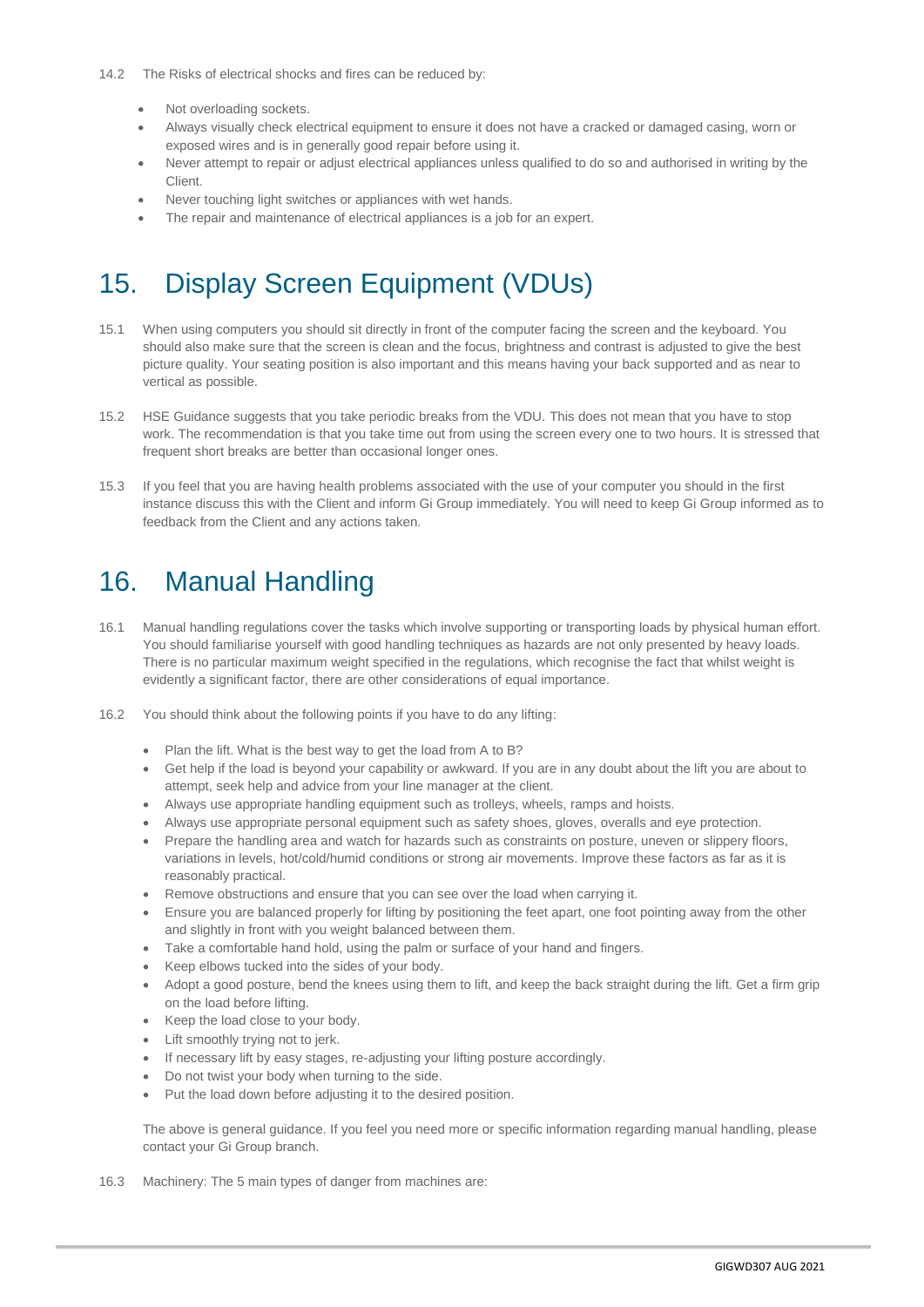- **Traps**
- Entanglement
- Contact
- **•** Ejection
- Impact

# 17. To minimise risk:

- Operate only machines you have been trained and authorised to use.
- Make sure you can reach the controls easily and know how to stop the machine.
- Safety guards fitted to machines must be used.
- If you are trained and authorised to do so, wait until a machine has stopped and has been switched off before you clean and clear it.
- Do not wear dangling jewellery or loose clothing which could get caught in moving parts.
- Keep long hair tucked under a cap or tied back.
- Do not distract other people who are using machines.
- Inform your Supervisor if any machine is not working properly.
- 17.1 Hand tools: To avoid accidents with hand tools follow the basic safety rules:
	- Use the right tool for the job.
	- Make sure that it is in good condition.
	- Use it in the correct way.
	- Do not use tools you have not been trained for.
	- Report worn and broken tools.
- 17.2 Safety signs: Safety Signs must comply with strict requirements on their shape and colour. There are four types of Safety Signs;
	- Information, Green on White background.
	- Prohibition, Red on White background.
	- Warning, Yellow on White background.
	- Mandatory, Blue on White background.
- 17.3 Always ensure you understand and comply with any safety signs displayed.

# 18. The Control of Substances Hazardous to Health Regulations 2002 (as amended), known as C.O.S.H.H.

- 18.1 The C.O.S.H.H. regulations seek to control exposure to hazardous substances arising out of or in connection with work at the workplace. No Flexible Employee may work with substances hazardous to health unless they have first been given the appropriate information and training by either the Client or Gi Group. In section 20 below are five classifications of Health Effect as explained in the Chemicals (Hazard Information and Packaging for Supply) Regulations 2002 (CHIP3).These are general explanations of the terms and do not replace the information and training received during your pre-placement induction or workplace training.
- 18.2 Chemicals (Hazard Information and Packaging for Supply) Regulations 2002 (CHIP3)
	- Very Toxic Substances and preparations which in very low quantities cause death or acute or chronic damage to health when inhaled, swallowed or absorbed via the skin.
	- Toxic Substances and preparations which in low quantities cause death or acute or chronic damage to health when inhaled, swallowed or absorbed via the skin.
	- Harmful Substances and preparations which may cause death or acute or chronic damage to health when inhaled, swallowed or absorbed via the skin.
	- Corrosive Substances and preparations which may, on contact with living tissues, destroy them.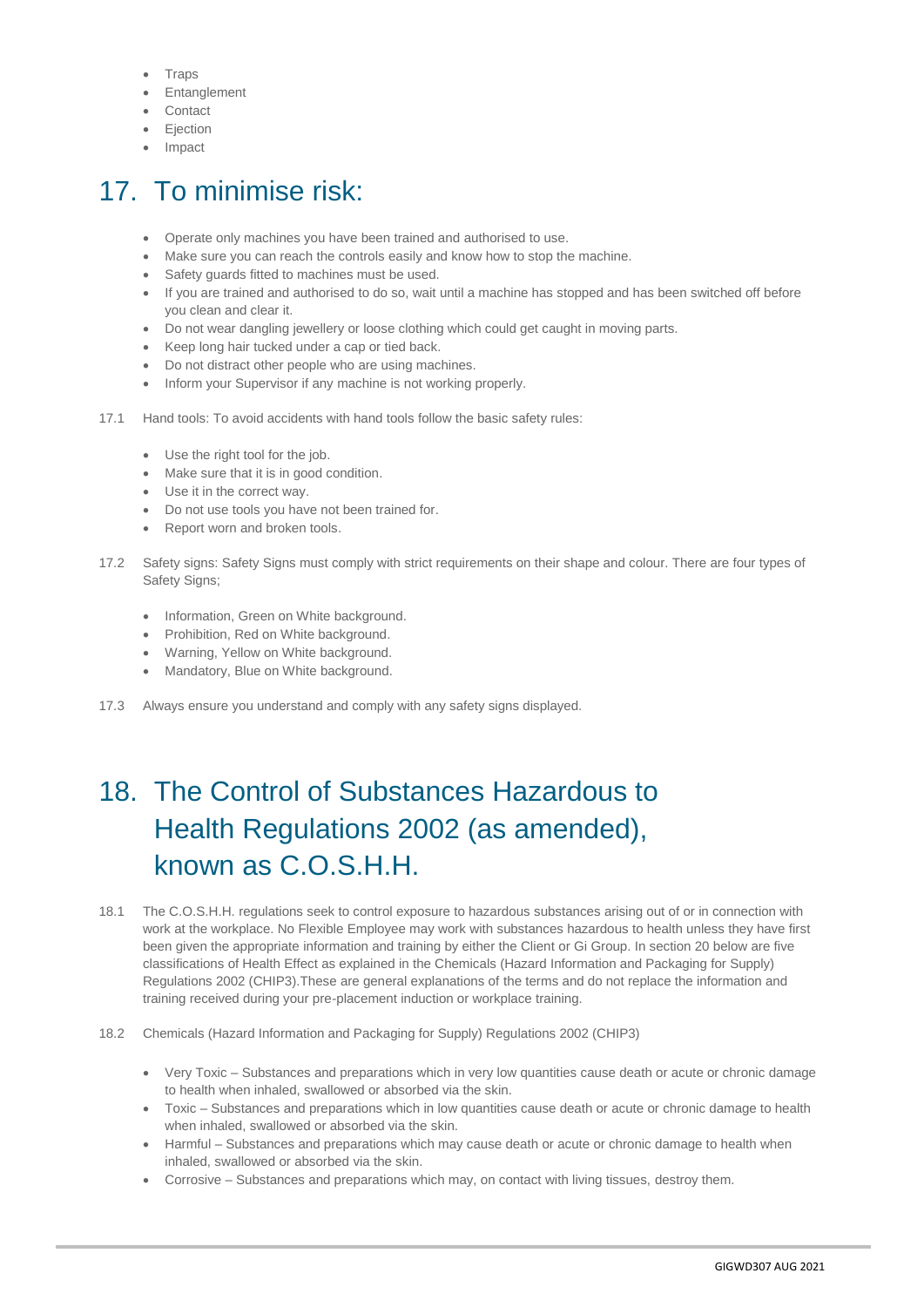Irritant – Non-corrosive substances and preparations which, through immediate, prolonged or repeated contact with the skin or mucous membrane, may cause inflammation.

## 19. Guide to using hazardous substances safely

- 19.1 If using any substance that falls into the categories above, you must:
	- Make sure you obtain, read and understand copies of all relevant C.O.S.H.H. data sheets from the Client before using any hazardous substances.
	- Only use substances you have been trained and authorised to use.
	- Ensure hazardous substances are suitable for the intended task.
	- Check the container and instruction labels are intact.
	- Obtain and wear all protective clothing.
	- Check work area/equipment for potential dangers.
	- Prepare hazardous substances/cleaning materials as directed on the label.
	- Use hazardous substances as directed on the label.
	- Rinse and dry as directed on the label.
	- Dispose of any unused hazardous substances safely.
	- Return hazardous substances to the correct storage area.
	- Never mix hazardous substances.
	- Do not smoke, eat or drink whilst using hazardous substances.
	- Stop working immediately if you think that the working environment is unsafe.

## 20. Special notes for food production assignments

- Hands must be washed frequently, especially after using the toilet, after breaks, before starting work and between tasks. Cuts and sores must be covered with an appropriate metal detectable dressings. Nails must be short and unvarnished.
- Hair must be clean and neat. If long it must always be tied back and secured under protective headwear, when working in a food preparation or service area.
- Jewellery: with the exception of one plain ring (with no stones or engraving) no jewellery should be worn while on duty.
- Personal hygiene: please take care with personal freshness. Frequent washing and the use of deodorants are recommended. Ensure that your uniform is clean and fresh.
- Sickness: never cough or sneeze near food. A clean handkerchief or tissue should be used to contain the cough or sneeze, which should then be disposed of immediately. Hands must then be washed.

## 21. Flexible Employees must inform their Gi Group branch immediately

21.1 If they are suffering from any of the following conditions: food poisoning; typhoid/paratyphoid; dysentery; hepatitis; influenza; ear or throat infection; stomach upset; open sores; eczema. Please note that under no circumstances should you work in a food environment whilst suffering from any of these ailments.

# 22. Special notes for driving assignments

- Always observe the requirements of the EU Drivers' Hours Rules and Road Transport (Working Time) Regulations 2005. If you are in any doubt, please contact your Gi Group branch.
- Always observe the relevant legislation including the Road Traffic Act and Highway Code.
- Ensure that the load is secure. It is your responsibility as the driver even if the vehicle has been loaded by someone else.
- Check that the vehicle has not been overloaded in both gross weight and individual axles. If you feel that it has, ask the Transport/Traffic Manager for permission to proceed to a weighbridge.
- Ensure that the load is evenly distributed, particularly after partial unloading.
- Always complete sufficient checks on the vehicle, to ensure its roadworthiness before leaving the premises.
- Make sure that the Client is informed of any defects and they are entered in the Defect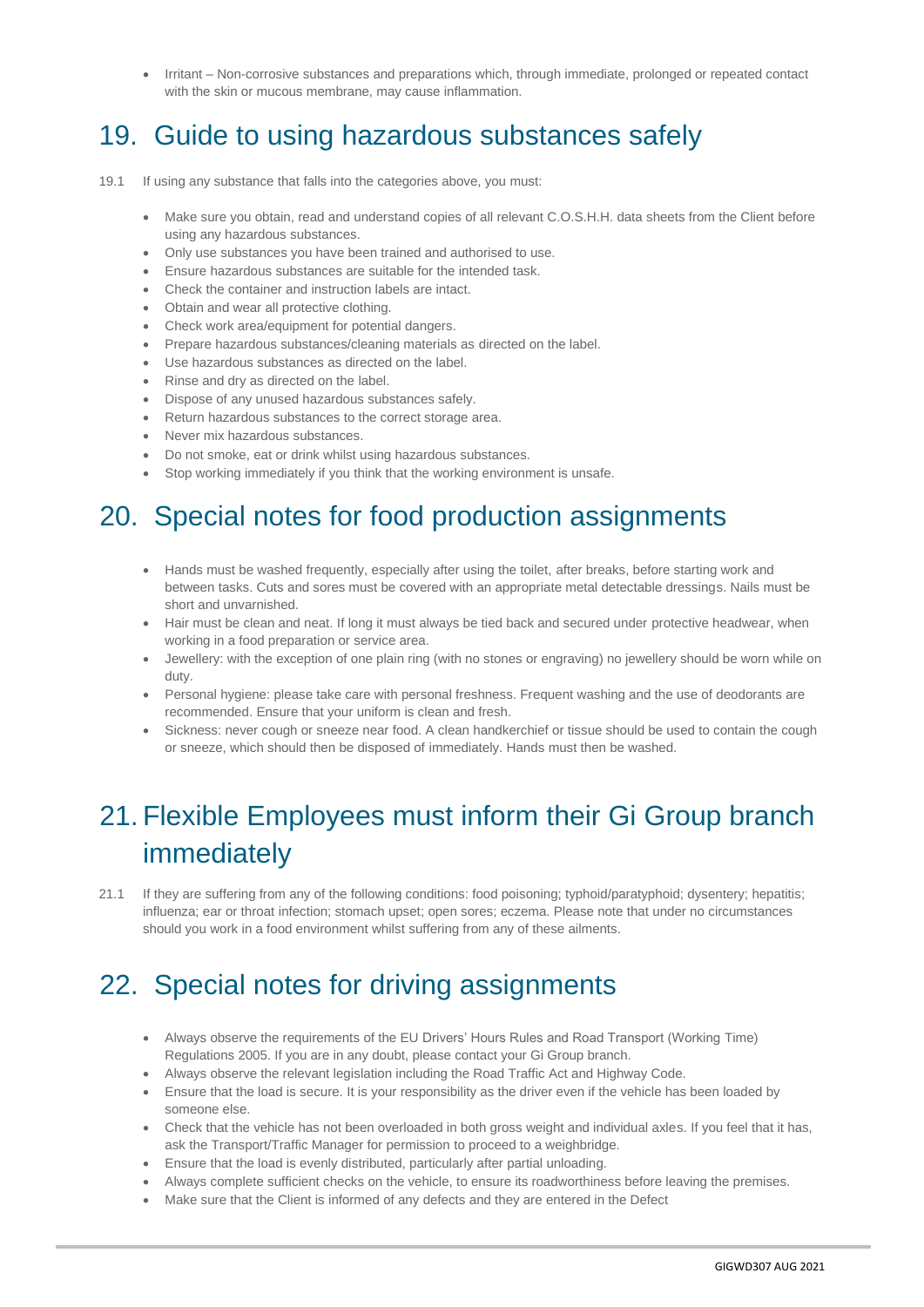- Report Book.
- Ensure that you know how to operate all vehicle equipment before starting your journey.
- If you have any doubts, contact the Client.
- 22.1 Time Sheets
	- 22.1.1 At the end of each week of an Assignment (or at the end of the Assignment where it is for a period of one week or less or is completed before the end of a week) the Flexible Employee shall deliver to Gi Group a time sheet duly completed to indicate all the hours worked during the preceding week for all employment agencies and employers and signed daily by the authorised representative of the Client(s). The Driver's Declaration must be signed by Flexible Employee the unless the Flexible Employee is unable to agree the declaration, in which case information must be provided to indicate the reason for not signing.
	- 22.1.2 Subject to clause 22.1.3 Gi Group shall pay the Flexible Employee for all the hours worked for Gi Group Limited regardless of whether Gi Group has received payment from the Client for those hours.
	- 22.1.3 Where the Flexible Employee fails to submit a properly authenticated time sheet Gi Group shall, in a timely fashion, conduct further investigations into the hours claimed by the Flexible Employee and the reasons that the Client has refused to sign a time sheet in respect of those hours. This may delay any payment due to the Flexible Employee. Gi Group shall make no payment to the Flexible Employee for hours not worked.
	- 22.1.4 Flexible Employees who are Mobile Workers working in operations not subject to EU Drivers Hours Rules and Flexible Employees who are not Mobile Workers will be subject to the Working Time Regulations 1998 (as amended). Such Flexible Employees' working time shall only consist of those periods during which s/he is carrying out activities or duties for the Client as part of the Assignment. Time spent travelling to the Client's premises; lunch breaks and other rest breaks shall not count as part of the Flexible Employees' working time for these purposes.
	- 22.1.5 Flexible Employees who are mobile employees working in operations subject to EU Drivers Hours Rules shall be subject to the Road Transport (Working Time) Regulations 2005. Working Time, as defined by the Road Transport (Working Time) Regulations 2005 comprises all driving and other non-driving work. In addition to the Working Time, Periods of Availability will form part of the payable hours. Time spent travelling to the Client's premises, lunch breaks and other rest breaks (unless agreed by the Client) will not be paid.
	- 22.1.6 You will keep Gi Group informed in writing as to the details of Working Time undertaken for other employers or employment businesses on a weekly basis. Your time sheet will show all work for all employers or employment agencies for the working week. The detail provided relating to your Periods of Availability, breaks and other work will be accurate and true.
	- 22.1.7 You will inform Gi Group immediately if there are any changes to your situation which impacts on your Working Time.
	- 22.1.8 You understand that any work undertaken for any other employer, regardless of the type of work, shall not be rest for the purposes of EU Drivers Hours Rules.

### 23. Special notes for catering assignments

- 23.1 The following are common major hazards:
	- Floors, steps and stairs throughout, particularly if wet.
	- Dangerous machines, including slicers, mincers, mixers, food processors and waste disposal units.
	- Manual handling hazards, particularly movement of hot pans and food stocks. Large cooking pots containing hot liquid must not be carried across the kitchen; a safe system of decanting should be implemented.
	- Storage, use and disposal of cleaning products and pest control baits.
	- Storage and use of knives and other sharp work equipment.
	- **Electrical installation to equipment.**
	- Access and egress to cold rooms and freezers.
	- Access to shelving in stores and kitchen area.
	- Work with hot equipment, including ovens, Bain Marie's and stills or hot water boilers, fryers, solid tops.
	- Use of barbecue equipment with respect to position near flammable materials, use of gas cylinders and risk of burns to public or catering staff.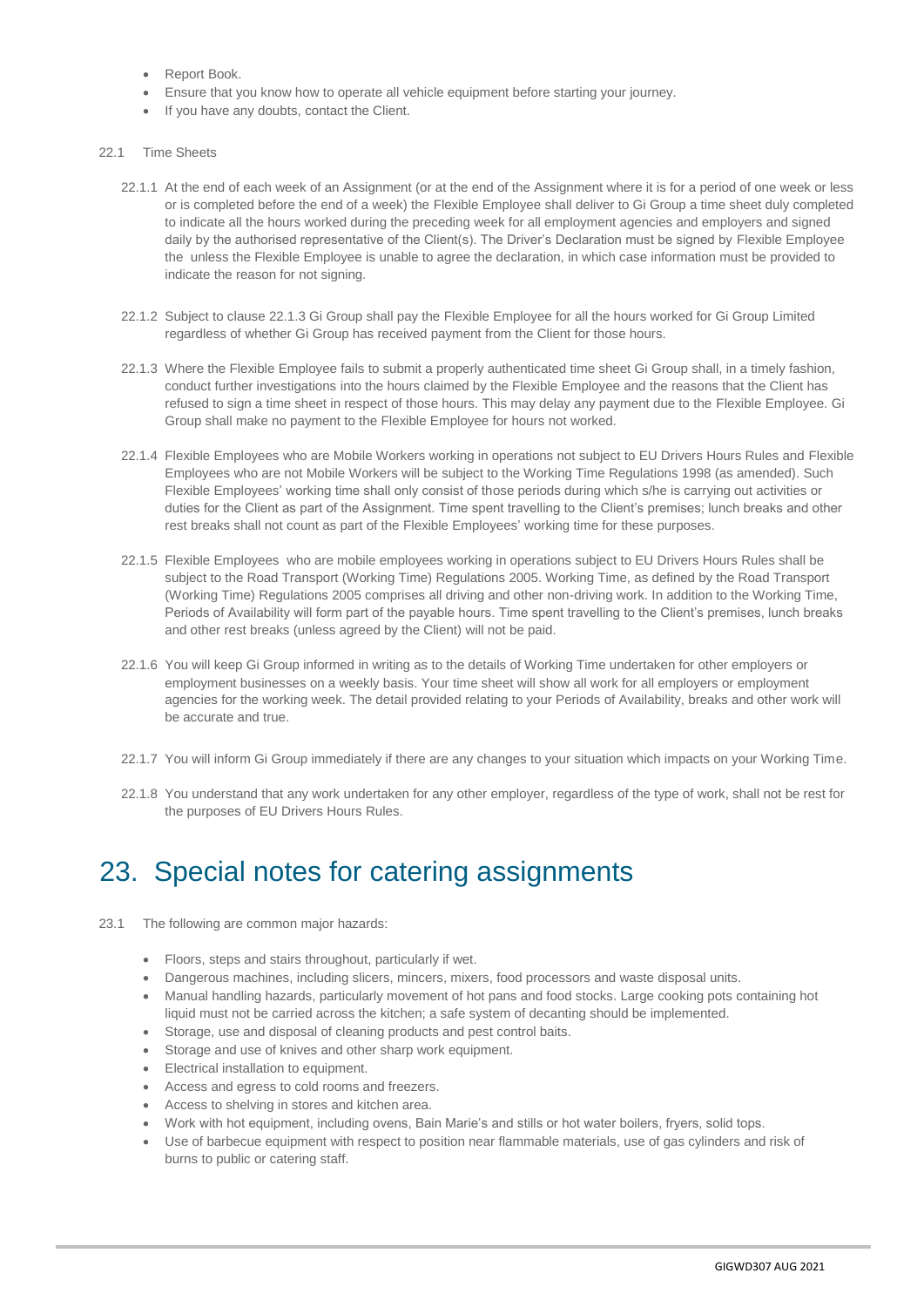- 23.2 It is recognised that the use of hot equipment and liquids, including steam, hot or boiling water, frying oil and the food itself, is an essential part of the catering environment and the hazards can never be entirely eliminated.
- 23.3 The nature of the catering environment is such that cuts are one of the most common occupational hazards in the kitchen. It is essential that cuts are minimised, by ensuring that all staff, particularly the less experienced staff, are aware of the hazards and take appropriate precautions to minimise injury to themselves and others.
- 23.4 There is risk of injury when carrying out cleaning of stainless steel equipment, particularly when cleaning sharp underside surfaces or recesses etc. Staff must use common sense when carrying out such cleaning and use Personal Protective Equipment if provided.
- 23.5 Key measures include:
	- Correct knife training and procedures, particularly with respect to use and storage.
	- Staff use the appropriate knife or implement for the purpose it is intended.
	- Adequate supervision must be given to all staff and particularly those under training as young persons.
	- Care must be taken when opening tins, with appropriate safeguards and equipment being used.
	- Care must be taken when opening food packages, particularly when handling wire staples etc.
	- All such packaging must be disposed of appropriately. Care must be taken when cutting Cling Film and using Mandolins.
	- Any breakages, including glass jars, bottles, bowls or dishes or other equipment, must be immediately and properly cleared away in a common sense manner, so as to reduce the risk of injury to yourself or third parties – disposed of in a rigid container not a plastic bag.
	- Care must be taken when using sinks, when washing up and also removing sharp or broken items from dishwashers.
	- No one must intentionally interfere with equipment or guarding provided to promote Health and Safety.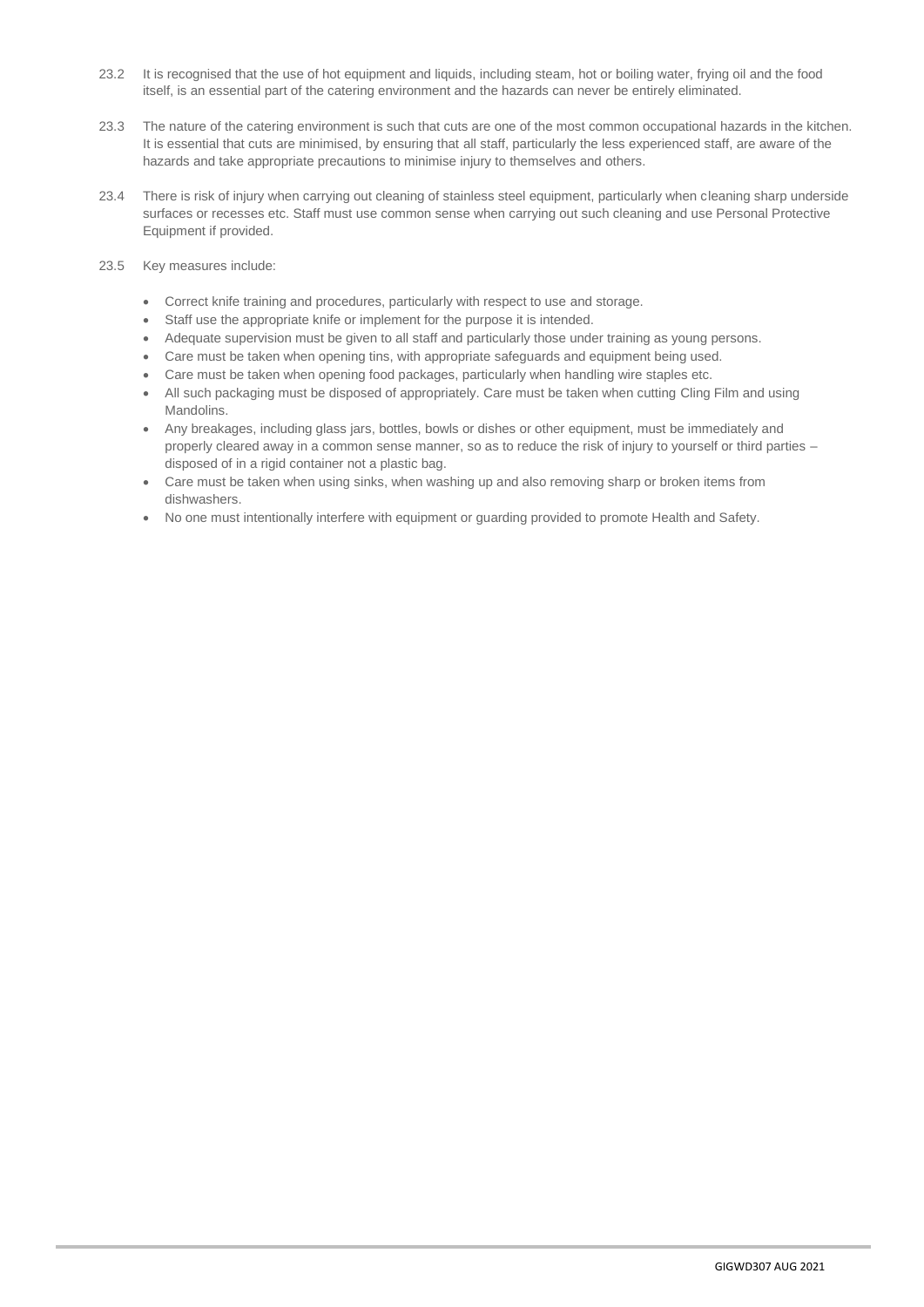# Terms and Conditions of Employment for Flexible Employees

This Agreement is between;

'The Company'

Draefern Ltd (registered company no 2066103) trading as Gi Group of Draefern House, Dunston Court, Dunston Road, Chesterfield, Derbyshire S41 8NL

#### 'The Flexible Employee'

referred to throughout this Agreement as "you" and "your" which shall be construed accordingly

#### **1. DEFINITIONS AND INTERPRETATION**

<span id="page-19-0"></span>

| In this Agreement the following definitions apply:<br>$1.1.$ . |                                                                                                                                                                                                                                                                                                                                                                                                                                                                                                                                                                                                                                                                                                                                                                                                                                                     |
|----------------------------------------------------------------|-----------------------------------------------------------------------------------------------------------------------------------------------------------------------------------------------------------------------------------------------------------------------------------------------------------------------------------------------------------------------------------------------------------------------------------------------------------------------------------------------------------------------------------------------------------------------------------------------------------------------------------------------------------------------------------------------------------------------------------------------------------------------------------------------------------------------------------------------------|
| "Actual Rate of Pay"                                           | means, unless and until the Flexible Employee has completed the Qualifying Period, the rate of pay which will be paid for all time worked during an<br>Assignment weekly in arrears, subject to Deductions and any Agreed Deductions, as set out in the relevant Candidate Assignment Information Form;                                                                                                                                                                                                                                                                                                                                                                                                                                                                                                                                             |
| "Actual QP Rate of Pay"                                        | means the rate of pay which will be paid to the Flexible Employee if and when s/he completes the Qualifying Period. Such rate will be paid for all time<br>worked during an Assignment weekly in arrears, subject to Deductions and any Agreed Deductions, as set out in any variation to the relevant Candidate<br>Assignment Information Form;                                                                                                                                                                                                                                                                                                                                                                                                                                                                                                    |
| "Agreed Deductions"                                            | means any deductions the Flexible Employee has agreed can be made from their pay;                                                                                                                                                                                                                                                                                                                                                                                                                                                                                                                                                                                                                                                                                                                                                                   |
| "Assignment"                                                   | means assignment services to be performed by the Flexible Employee for the Client for a period of time during which the Flexible Employee is assigned<br>by the Company to work temporarily for and under the supervision and direction of the Client;                                                                                                                                                                                                                                                                                                                                                                                                                                                                                                                                                                                              |
| "AWR"                                                          | means the Agency Workers Regulations 2010 or the Agency Workers (Northern Ireland) Regulations 2011;                                                                                                                                                                                                                                                                                                                                                                                                                                                                                                                                                                                                                                                                                                                                                |
| "Calendar Week"                                                | means any period of seven days starting with the same day as the first day of the First Assignment;                                                                                                                                                                                                                                                                                                                                                                                                                                                                                                                                                                                                                                                                                                                                                 |
| "Candidate Assignment                                          | means written confirmation of the assignment details to be given to the Flexible Employee upon acceptance of an Assignment;                                                                                                                                                                                                                                                                                                                                                                                                                                                                                                                                                                                                                                                                                                                         |
| <b>Information Form"</b>                                       |                                                                                                                                                                                                                                                                                                                                                                                                                                                                                                                                                                                                                                                                                                                                                                                                                                                     |
| "Client"                                                       | means the person, firm or corporate body together with any subsidiary or associated person, firm or corporate body (as the case may be) to whom the<br>Flexible Employee is assigned or introduced by the Company;                                                                                                                                                                                                                                                                                                                                                                                                                                                                                                                                                                                                                                  |
| "Client's Group"                                               | means (a) any individual, company, partnership, statutory body or other entity which from time to time Controls the Client, including (but not limited<br>to) as a holding company as defined in section 1159 of the Companies Act 2006; and (b) any company, partnership, statutory body or other entity which<br>from time to time is Controlled by or is under common Control with the Client, including (but not limited to) as a subsidiary or holding company as<br>defined in section 1159 of the Companies Act 2006;                                                                                                                                                                                                                                                                                                                        |
| "Conduct Regulations"                                          | means the Conduct of Employment Agencies and Employment Businesses Regulations 2003 or the Conduct of Employment Agencies and Employment<br>Businesses Regulations (Northern Ireland) 2005;                                                                                                                                                                                                                                                                                                                                                                                                                                                                                                                                                                                                                                                         |
| "Confidential Information"                                     | means any and all confidential commercial, financial, marketing, technical or other information or data of whatever nature relating to the Client or<br>Company or their business or affairs (including but not limited to this Agreement, data, records, reports, agreements, software, programs, specifications,<br>know-how, trade secrets and other information concerning the Assignment) in any form or medium whether disclosed or granted access to whether in<br>writing, orally or by any other means, provided to the Flexible Employee or any third party in relation to the Assignment by the Client or the Company<br>or by a third party on behalf of the Client whether before or after the date of this Agreement together with any reproductions of such information in<br>any form or medium or any part(s) of such information; |
| "Control"                                                      | means (a) the legal or beneficial ownership, directly or indirectly, of more than 50% of the issued share capital or similar right of ownership; or (b) the<br>power to direct or cause the direction of the affairs and/or general management of the company, partnership, statutory body or other entity in question,<br>whether through the ownership of voting capital, by contract or otherwise, and "Controls" and "Controlled" shall be construed accordingly;                                                                                                                                                                                                                                                                                                                                                                               |
| "Data Protection Laws"                                         | means the Data Protection Act 2018, the United Kingdom General Data Protection Regulation (Retained Regulation (EU) 2016/679) and any applicable<br>statutory or regulatory provisions in force from time to time relating to the protection and transfer of personal data;                                                                                                                                                                                                                                                                                                                                                                                                                                                                                                                                                                         |
| "Deductions"                                                   | means any deductions which the Company may be required by law to make and in particular in respect of PAYE income tax and National Insurance<br>Contributions:                                                                                                                                                                                                                                                                                                                                                                                                                                                                                                                                                                                                                                                                                      |
| "Emoluments"                                                   | means any pay in addition to the Actual QP Rate of Pay;                                                                                                                                                                                                                                                                                                                                                                                                                                                                                                                                                                                                                                                                                                                                                                                             |
| "Engagement"                                                   | means the engagement (including the Flexible Employee's acceptance of the Client's offer), employment or use of the Flexible Employee by the Client<br>or by any third party to whom the Flexible Employee has been introduced by the Client, on a permanent or temporary basis, whether under a contract                                                                                                                                                                                                                                                                                                                                                                                                                                                                                                                                           |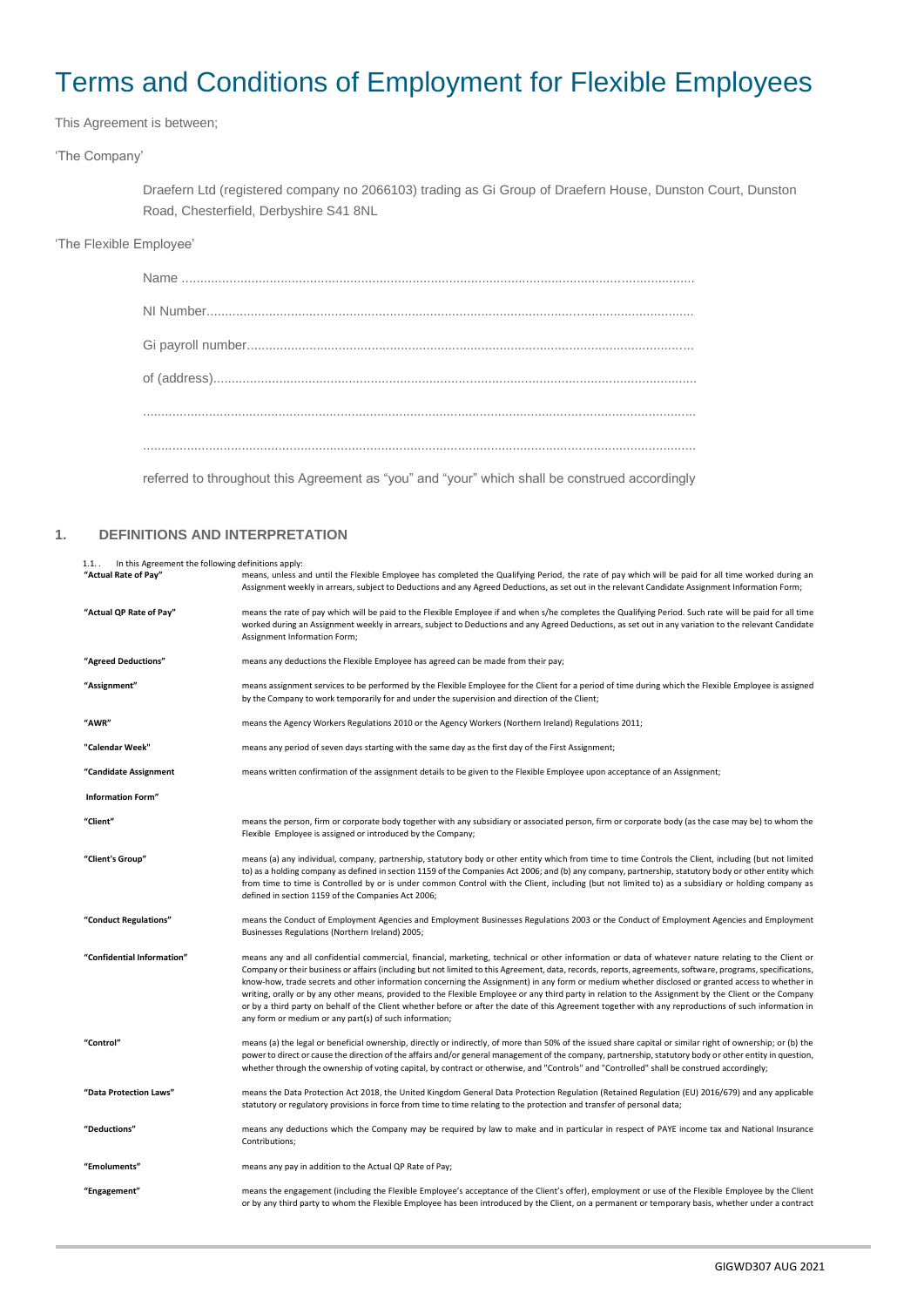<span id="page-20-0"></span>of service or for services; under an agency, licence, franchise or partnership agreement; or any other engagement; or through a limited company of which the Flexible Employee is an officer, Flexible Employee or other representative; and "Engage", "Engages" and "Engaged" shall be construed accordingly; **"EU Drivers Hours Rules"** means European Community Drivers' Hours Regulation No. 561/2006. **"First Assignment"** means: (a) the relevant Assignment; or<br>(b) if, prior to the relevant Assign if, prior to the relevant Assignment:<br>(i) the Flexible Employee has wo the Flexible Employee has worked in any assignment in the same role with the relevant Client as the role in which the Flexible Employee works in the relevant Assignment; and (ii) the relevant Qualifying Period commenced in any such assignment, that assignment (an assignment being (for the purpose of this defined term) a period of time during which the Flexible Employee is supplied by one or more Temporary Work Agencies to the relevant Client to work temporarily for and under the supervision and direction of the relevant Client); **Hourly Rate"** means National Minimum Wage being the minimum gross rate of pay (subject to Deductions and any Agreed Deductions) that the Employment Business reasonably expects to achieve, for all hours worked by the Flexible Employee; "Leave Year" means the period during which the Flexible Employee accrues and may take statutory leave commencing on 1<sup>st</sup> January and runs until 31<sup>st</sup> December; **"Mobile Worker"** is any worker forming part of the travelling staff who is in the service of an undertaking, which operates road transport services for passengers or the movement of goods; **National Minimum Wage** means the National Minimum Wage Regulations; **"Period of Extended Hire"** means any additional period that the Client wishes the Flexible Employee to be supplied for beyond the duration of the original Assignment or series of assignments as an alternative to paying a Transfer Fee; **"Periods of Availability"** means periods of waiting time as defined under the Road Transport (Working Time) Regulations 2005, namely, periods of waiting time whose duration is known about in advance by the Flexible Employee. Such periods of time consist of time spent when the Flexible Employee is not required to remain at his/her workstation, but must be available to answer calls to start or resume driving or other work on request; and the period and the foreseeable duration is known in advance by the mobile worker, either before departure or just before the start of the period of availability in question; **"Qualifying Period"** means 12 continuous Calendar Weeks during the whole or part of which the Flexible Employee is supplied by one or more Temporary Work Agencies to the relevant Client to work temporarily for and under the supervision and direction of the relevant Client in the same role, and as further defined in the Schedule to this Agreement; **"Relevant Period"** means the later of (a) the period of 8 weeks commencing on the day after the last day on which the Flexible Employee worked for the Client having been supplied by the Company; or (b) the period of 14 weeks commencing on the first day on which the Flexible Employee worked for the Client having been supplied by Company or 14 weeks from the first day of the most recent Assignment where there has been a break of more than 6 weeks (42 days) since any previous assignment; **"RTR"** means Road Transport (Working Time) Regulations 2005; **"Temporary Work Agency"** means as defined in the Schedule to this Agreement; **"Transfer Fee"** means the fee payable by the Client to the Company in accordance with claus[e 5.2,](#page-21-0) as permitted by Regulation 10 of the Conduct Regulations; and **"Type of work"** means industrial, commercial, fork lift truck or driving temporary assignments **"WTR"** means the Working Time Regulations 1998 or the Working Time Regulations (Northern Ireland) 1.2. Unless the context otherwise requires, references to the singular include the plural and references to the masculine include the feminine and vice versa.<br>13 The headings contained in this Agreement are for convenience The headings contained in this Agreement are for convenience only and do not affect their interpretation. 1.4. Any reference, express or implied, to an enactment includes a reference to that enactment as from time to time amended, modified, extended, re-enacted, replaced or applied by or under any other enactment (whether before or after the commencement date of this Agreement) and all subordinate legislation made (before or after this Agreement) under it from time to time. **2.1 THE CONTRACT** The Company undertakes at all times during the currency of this contract to use reasonable endeavours to allocate you to Assignments and as a minimum guarantees that you will be offered at least 37 hours of work on Assignment over the course of any full 12 month period (commencing on the start date of your continuous employment) paid at a rate at least equivalent to the then current National Minimum Wage. For part-time Flexible Employees the guarantee shall be pro rata based upon full time work of 35 hours per week. For the avoidance of doubt there is no entitlement to any particular number of hours of work on Assignment in any particular period shorter than 12 months. The provisions of the Apportionment Act 1870 shall not apply to this contract. Save as provided for herein the Company does not guarantee that there will always be an Assignment to which you can be allocated. You acknowledge that there may be periods when no work is available for you. In such circumstances the Company has no obligation to pay you when you are not carrying out work or not on Assignment. 2.2. This Agreement is issued in accordance with section 1 of the Employment Rights Act 1996 OR the Employment Rights (Northern Ireland) Order 1996 and is to be supplemented by the Candidate Assignment Information Form and which together form your contract of employment between you and the Company. If there is any conflict between the terms of<br>this Agreement and the terms of any relevant Candidat 2.3. Any prior agreements or arrangements (written or oral, express or implied) between you and the Company relating to or arising out of your employment other than any Candidate Assignment Information Forms are hereby cancelled and superseded by this Agreement. 2.4. Any reference, express or implied, to an enactment within this Agreement includes a reference to that enactment as from time to time amended, modified, extended, re-enacted, replaced or applied by or under any other enactment (whether before or after the date of this Agreement) and all subordinate legislation made (before or after this Agreement) under it from time to time. 2.5. The Company reserves the right to amend your terms and conditions of employment in writing. You will be given not less than one month's written notice of any significant changes. You will be deemed to have accepted those changes unless you notify the Company of any objection in writing before the expiry of the notice period. 2.6. No variation or alteration to this Agreement by you shall be valid unless the details of such variation are agreed between you and the Company and set out in writing and a copy of the varied terms is given to you stating the date on or after which such varied terms shall apply. 2.7. The Company shall act as an employment business (as defined in Section 13(3) of the Employment Agencies Act 1973 or in the Employment (Miscellaneous Provisions) (Northern Ireland) Order 1981 when introducing or supplying you for Assignments with Clients. **3. COMMENCEMENT AND DURATION OF EMPLOYMENT** 3.1. You will be engaged under a contract of employment and your employment under this Agreement will begin on the commencement date of your first Assignment as specified in the first relevant Candidate Assignment Information Form and will continue unless and until terminated in accordance with the notice provisions at claus[e 14](#page-22-0) below. Your period of continuous employment with the Company will begin on the date your employment begins as set out in sub-claus[e 3.1](#page-20-0) above and no other previous period of work<br>with the Company or any third party counts towards **4. JOB TITLE AND DUTIES** 4.1. Your job title will be confirmed in each Candidate Assignment Information Form.<br>4.2. You confirm that you are legally entitled to work in the United Kingdom. If the C 4.2. You confirm that you are legally entitled to work in the United Kingdom. If the Company discovers that you do not have permission to live and work in the United Kingdom, or if your permission to do so is revoked, the Company will be entitled to terminate your employment immediately without giving you any notice or paying you in lieu of notice. The Company can do so in those circumstances without giving you any warning in terms of the disciplinary procedure. If there are any changes to your visa or other permission to work in the UK, you must inform your Gi Group branch immediately. 4.3. Your normal duties will entail you being assigned to various Clients of the Company who have requested the Company to provide them with temporary assistance carrying out [insert type of work] work Further details of each Assignment will be confirmed to you in relevant Assignment Details Forms. 4.4. As soon as possible prior to the commencement of each Assignment and during each Assignment (as appropriate) and at any time at the Company's request you undertake to: 4.4.1. inform the Company of any Calendar Weeks prior to the date of commencement of the relevant Assignment and/or during the relevant Assignment in which you have worked in the same or a similar role with the relevant Client via any third party and which you believe count or may count toward the Qualifying Period; and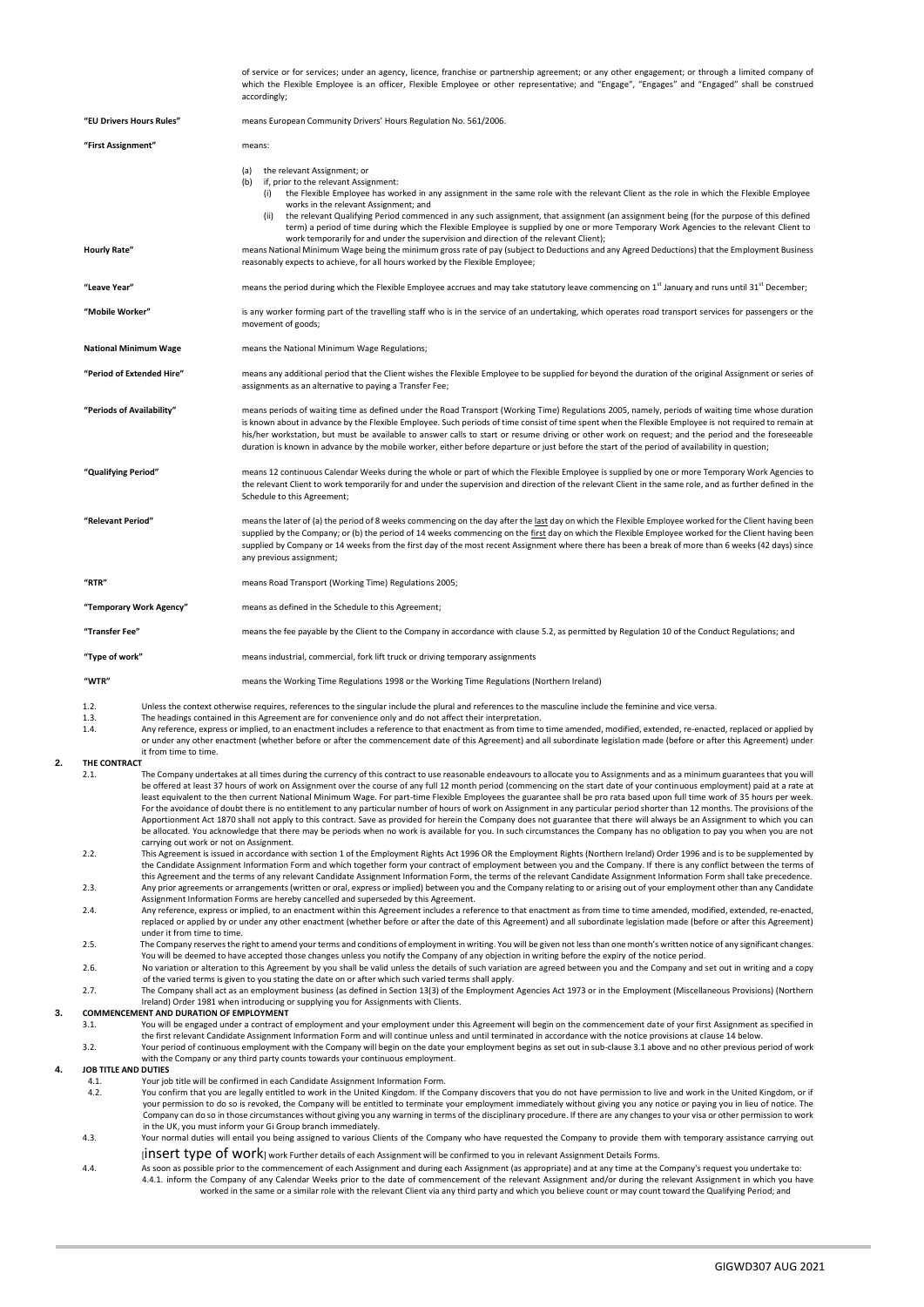4.4.2. provide the Company with all the details of such work, including (without limitation) details of where, when and the period(s) during which such work was undertaken and any other details requested by the Company; and

- 4.4.3. inform the Company if you have prior to the date of commencement of the relevant Assignment and/or during the relevant Assignment carried out work which could be deemed to count towards the Qualifying Period for the relevant Assignment in accordance with Regulation 9 of the AWR:<br>4.4.3.1.
	-

4.4.3.1. **completed two or more assignments with the Client;**<br>4.4.3.2 **completed at least one assignment with the Client an** 4.4.3.2. completed at least one assignment with the Client and one or more earlier assignments with any member of the Client's Group; and/or<br>4.4.3.3. worked in more than two roles during an assignment with the Client and o

worked in more than two roles during an assignment with the Client and on at least two occasions worked in a role that was not the same role as the previous role.

- 4.5. The Company will take reasonable steps to find you suitable work with its Clients and you agree to accept all such Assignments offered to you by the Company. The Company may may<br>be entitled to terminate your employmen depending on the circumstances, constitute gross misconduct under the Company's disciplinary procedure entitling the Company to terminate your employment with immediate effect pursuant to claus[e 14.4](#page-22-1) below.
- 4.6. In the event that the Company is unable to assign you to any of its Clients for any period of time you must call your local branch office each day between Assignments to report your availability. In the event you do not work with the Company for any continuous period of seven weeks following the end of your last Assignment you expressly agree that the Company may choose to treat this as your notice of termination of your employment with immediate effect.
- 4.7. If you wish to undertake outside employment then you must inform the Company in order to meet working time regulation requirements. The work undertaken must not be in competition with the business of the Client, must not affect the performance of your duties and must not prevent you from being available to accept assignments. You must notify the Company immediately if you are not available to undertake Assignments at any time during the period of this Agreement and you must comply fully with any notification requirements specified by the Company in this regard. Where you are unavailable or refuse an Assignment which is offered to you, the hours of that Assignment will count towards your guaranteed hours. Failure to notify the Company of your unavailability shall constitute a disciplinary offence because you may receive payment to which you are not entitled and any such failure may result in the termination of your employment with immediate effect pursuant to clause 14.4 below.
- 4.8. While you are on Assignment with any of the Company's Clients you shall:
	- .<br>co-operate with the Client's staff and accept the direction, supervision and instruction of any responsible person in the Client's organisation;
	- 4.8.2. follow any of the Client's rules and regulations, including without limitation those regarding health and safety and dress code, to which your attention has been drawn;<br>4.8.3. not engage in any conduct detrimental
	- disrepute and/or which results in the loss of custom or business by either the Company or the Client; 4.8.4. not carry out any job functions or tasks that are outside the scope of your assignment as notified to you;
	- 4.8.5. not use any motor vehicle or any mechanised equipment in connection with any assignment unless proper insurance cover is in force for such use.
	- 4.8.6. not commit any act or omission constituting unlawful discrimination against or harassment of any member of the Company's or the Client's staff;
	- 4.8.7. not at any time divulge to any person, nor use for your own or any other person's benefit, any Confidential Information relating to the Client's or the Company's Flexible Employees, business affairs, transactions or finances;
		- 4.8.8. ensure that you comply with Client security measures at all times, including following any instructions relating to the wearing of security badges or identity cards;
		- 4.8.9. comply strictly with the Data Protection Laws and shall not do or permit to be done anything which might cause the Company or the Client to breach any Data Protection Laws; and
		- 4.8.10. on completion of the Assignment or at any time when requested by the Client or the Company, return to the Client or where appropriate, to the Company, any Client property or items provided to you in connection with or for the purpose of the Assignment, including, but not limited to any equipment, materials, docu swipe cards or ID cards, uniforms, personal protective equipment or clothing.
- 4.9. The Company or the Client reserves the right to stop and search fully any Flexible Employee (or their vehicles) or any visitor (or their vehicles), both prior to entry and before exit from the working location, using whatever reasonable means are at the Company's/the Client's disposal. Access may also be denied to the working location as part of the stop and search policy. A search may be made of your office, desk, filing cabinet, car, bag or person
- 4.10. It is part of your Terms of Employment that if you are asked to take part in a random stop and search that this is complied with. Failure to comply with this may result in disciplinary action and may lead to summary dismissal.
- 4.11. Flexible Employees who are Mobile Workers working in operations not subject to EU Drivers Hours Rules and Flexible Employees who are not Mobile Workers will be subject to the Working Time Regulations 1998 (as amended). In order to calculate the average number of weekly hours worked on an Assignment by such workers, the start date for the<br>relevant averaging period under the Working Time Regu
- 4.12. Flexible Employees who are mobile Flexible Employees working in operations subject to EU Drivers Hours Rules shall be subject to the Road Transport (Working Time) Regulations 2005. The first 26-week Reference Period began at 00.00 hours on 5th April 2005. Subsequent Reference Periods begin at 00.00 on the penultimate Monday in March and<br>September respectively, except for the final period which by the Road Transport (Working Time) Regulations 2005. The Workforce Agreement remains in place until 15th March 2020.

### **5. OTHER EMPLOYMENT**<br>5.1. During

- During the period of each and every Assignment, you must devote the whole of your time, attention and abilities during your normal hours of work to your duties for the Client. If during the course of this Agreement you accept other work under any other contract or arrangement with any other party you must ensure that you continue to comply with the<br>terms of this Agreement, including but not limited
- <span id="page-21-0"></span>5.2. If, before or during an Assignment or during the Relevant Period, the Client wishes to Engage you directly or through another employment business, you acknowledge that the Company will be entitled either to charge the Client a fee or to agree a Period of Extended Hire with the Client at the end of which you may be engaged directly by the Client or through another employment business without further charge to the Client. In addition the Company will be entitled to charge a fee to the Client if the Client introduces you to a third party who subsequently engages you within the aforementioned periods.

### <span id="page-21-3"></span>**6. INFORMATION TO BE PROVIDED**<br>6.1. At the same time a

- At the same time as an Assignment is offered to you the Company shall provide you with an Candidate Assignment Information Form setting out the following:<br>6.1.1. The identity of the Client, and if applicable the nature of
	-
	- 6.1.1. the identity of the Client, and if applicable the nature of their business; 6.1.2. the date the Assignment is to commence and the duration or likely duration of Assignment;
	- 6.1.3. the type of work, location and hours during which you would be required to work;
	- 6.1.4. the Actual Rate of Pay or Actual QP Rate of Pay (as appropriate) that will be paid and any expenses payable by or to you;
	- 6.1.5. any risks to health and safety known to the Client in relation to the Assignment and the steps the Client has taken to prevent or control such risks; and<br>6.1.5. any risks to health and safety known to the Client in what experience, training, qualifications and any authorisation required by law or a professional body the Client considers necessary or which are required by law to
	- work in the Assignment;
	- 6.1.7. any other paid leave such as maternity, paternity or adoption leave;
	- 6.1.8. the details of pension entitlements and pensions schemes;<br>6.1.9. any other benefits. any other benefits
- 6.2. Where such information is not given in paper form or by electronic means it shall be confirmed by such means by the end of the third business day (excluding Saturday, Sunday<br>and any Public or Bank Holiday) following s
	- 6.2.1. you are being offered an Assignment in the same position as one in which you have previously been supplied within the previous 5 business days and such information has already been given to you and remains unchanged; or
	- 6.2.2. subject to claus[e 6.3,](#page-21-1) the Assignment is intended to last for 5 consecutive business days or less and such information has previously been given to you before and remains unchanged, the Company needs only to provide written confirmation of the identity of the Client and the likely duration of the Assignmer
- <span id="page-21-2"></span><span id="page-21-1"></span>6.3. Where the provisions of claus[e 6.2.2](#page-21-2) are met but the Assignment extends beyond the intended 5 consecutive business day period, the Company shall provide such information set (1986). out in claus[e 6.1](#page-21-3) to you in paper or electronic form within 8 days of the start of the Assignment.
- 6.4. For the purpose of calculating the average number of weekly hours worked by you on an Assignment for the purposes of the WTR, the start date for the relevant averaging period<br>shall be the date on which you commence th
- 6.5. If you have completed the Qualifying Period on the start date of the relevant Assignment or following completion of the Qualifying Period during the relevant Assignment, and if you are entitled to any terms and conditions relating to the duration of working time, night work, rest periods and/or rest breaks under the AWR which are different and preferential to rights and entitlements relating to the same under the WTR, any such terms and conditions will be as set out in the relevant Candidate Assignment Information Form or any variation to the relevant Candidate Assignment Information Form (as appropriate).

#### **7. LOCATION OF WORK**

You will be required to work for Clients of the Company at various locations within a 30 mile radius of your initial Assignment. The exact location of each Assignment will be confirmed to you in each relevant Candidate Assignment Information Form. Assignments outside of this area may be offered to you by the Company. For the avoidance of doubt, the Company regards total daily commuting time of under 3 hours to be reasonable

### **8. PAY**

- During periods when you are carrying out Assignments for Clients of the Company you will be paid no less than the Hourly Rate. The exact amount of your pay (the Actual Rate of Pay) for any particular Assignment will be set out in the Relevant Candidate Assignment Information Form.
- 8.2. If you have completed the Qualifying Period on the start date of the relevant Assignment or following completion of the Qualifying Period during the relevant Assignment, the Company shall pay you:<br>8.2.1. the Actual QP Rate of Pay; and
	-
	- 8.2.2. the Emoluments (if any),

which will be notified on a per Assignment basis and as set out in the relevant Candidate Assignment Information Form or any variation to the relevant Candidate Assignment Information Form.

8.3. If you have completed the Qualifying Period on the start date of the relevant Assignment or following completion of the Qualifying Period during the relevant Assignment, you may be entitled to receive a bonus. You will comply with any requirements of the Company and/or the Client relating to the assessment of your performance for the purpose of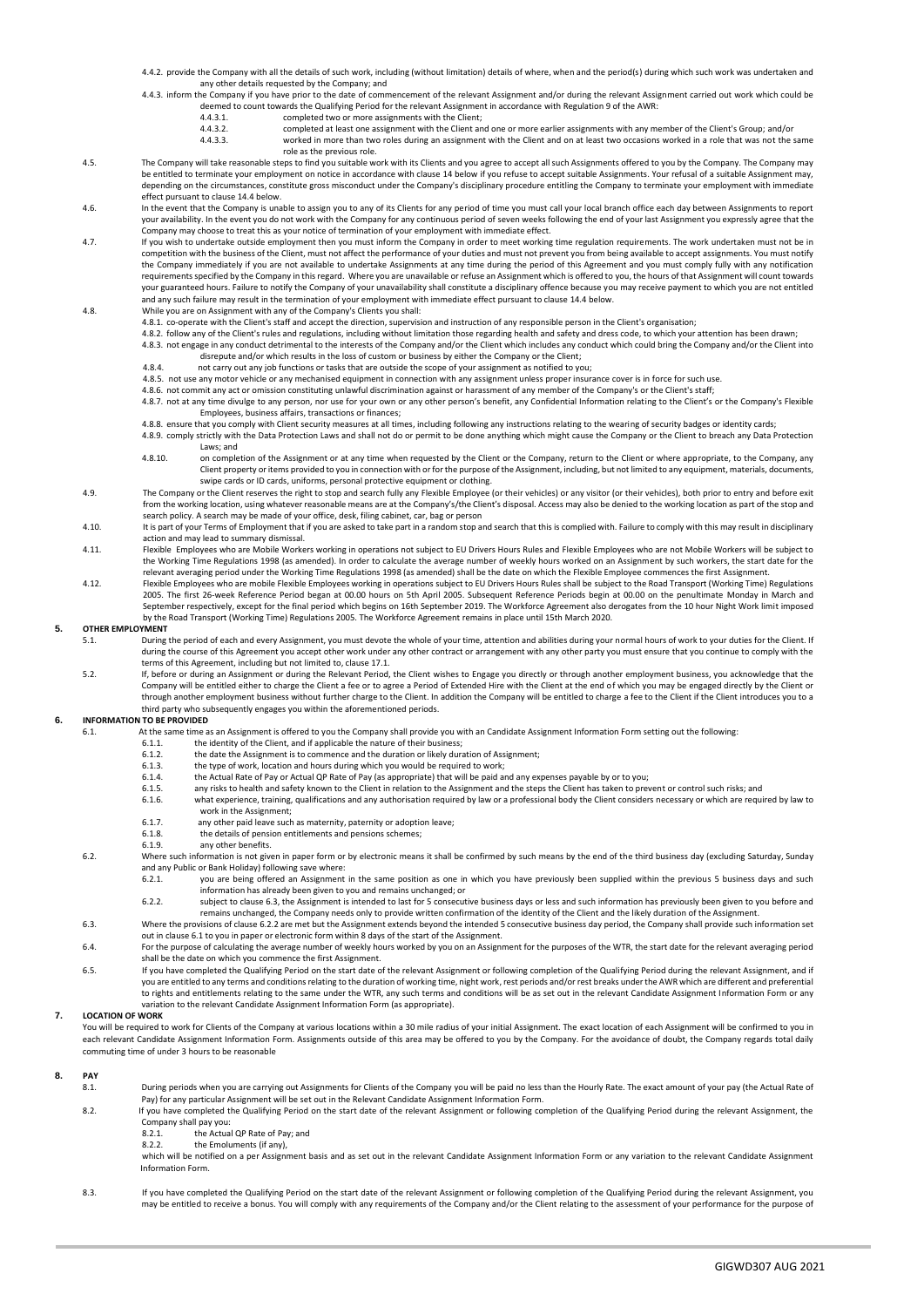determining whether or not you are entitled to a bonus and the amount of any such bonus. If, subject to satisfying the relevant assessment criteria, you are entitled to receive a<br>bonus, the Company will pay the bonus to yo

- 8.4. Subject to any statutory entitlement under the relevant legislation referred to in clause[s 11](#page-22-2) an[d 12](#page-22-3) below and any other statutory entitlement, you will not be entitled to be paid during rest periods, lunch breaks, time spent travelling to and from work and during periods when you are not working on an Assignment (including periods when the Company has been unable to find you an Assignment or you have chosen not to accept any Assignment offered to you).
- 8.5. Your pay will be paid weekly in arrears by credit transfer on Fridays. Late presentation of timesheets may delay the Company in making payment to you.<br>8.6. Your pay and any Minimum Pay is subject to any Agreed Deducti
- Your pay and any Minimum Pay is subject to any Agreed Deductions and any deductions which the Company may be required by law to make and in particular in respect of PAYE pursuant to Sections 44-47 of the Income Tax (Earnings and Pensions) Act 2003 and Class 1 National Insurance Contributions.
- Subject to compliance with Regulation 12 of the Conduct of Employment Agencies and Employment Businesses Regulations 2003 or the Conduct of Employment Agencies and<br>Employment Businesses Regulations (Northern Ireland) 2005 Company including, any overpayments (whether made as a result of the Employment Business's mistake or as a result of your submission of an incorrect (including fraudulent) timesheet or loans made to you by the Company or losses suffered by the Company as a result of your negligence or breach of Company rules or this Agreement, and by signing this Agreement you agree to this deduction.
- 8.8. To avoid paying more tax than necessary or to avoid delays in processing your pay, the Company must receive your P45, P46 or a P38(s) along with your National Insurance number<br>before you start any assignment. If you d
- 8.9. If the Company or Client provides you with any equipment or clothing to be used in the course of an Assignment with the Client, you must take reasonable care of the equipment or clothing. Furthermore you must return any equipment or clothing to the Company upon termination of this Agreement or within 3 days of a request from the Company. In the event that you do not comply with the obligations set out in this clause, the Company reserves the right to deduct the cost of replacement equipment or clothing from any sums owed to you and by signing this Agreement you agree to this deduction. The question of whether you have taken reasonable care of the equipment or clothing will be solely assessed by the Company's reasonable judgement.

#### **9. TIMESHEETS**

- 9.1. At the end of each week of an Assignment (or at the end of the Assignment where it is for a period of 1 week or less or is completed before the end of a week) you shall deliver to the Company, unless otherwise agreed, no later than 6.00 pm on the Friday of the assignment week, a timesheet duly completed to indicate the number of hours worked during the preceding week (or such lesser period) and signed by an authorised representative of the Client.
- 9.2. Subject to the provisions of claus[e 9.3,](#page-22-4) the Company shall pay you for all hours worked regardless of whether the Company has received payment from the Client.
- <span id="page-22-4"></span>9.3. Where you fail to submit a properly authenticated timesheet the Company shall, in a timely fashion, conduct further investigations into the hours claimed by you and the reasons<br>that the Client has refused to sign a ti but not worked and you may be subject to the Company's disciplinary procedure if you seek payment for hours you have not worked.

#### **10. HOURS OF WORK**

- 10.1. Whilst on Assignment, you will be required to work such hours as are set out in the relevant Candidate Assignment Information Form and in any event the normal hours of work required by the Client. 10.2. You may be offered overtime in addition to your normal hours of work by the Company or the Client. Overtime is not covered by any guaranteed working hours provisions and
- does not form part of normal working hours. Overtime will not form any part of the calculations on holiday pay entitlement.
- 10.3. Subject to any amendments made to your basic working and employment conditions during the term of this Agreement in compliance with Regulation 5 of the AWR, time spent travelling to and from the premises of the Company or its Clients (apart from time spent travelling between two or more premises of the Client), lunch breaks and other rest breaks and periods during which the Company is not able to offer you any Assignments shall not count as part of your working time for the purpose of the WTR. 10.4. In terms of the Working Time Regulations 1998 you are entitled to a break
- of 20 minutes if you work more than six hours on a continuous basis. If whilst working with a Client you are not provided with your statutory rest breaks, you should raise this immediately with your Gi Group branch. If your assignment is subject to the Road Transport (Working Time) Regulations 2005 you may not exceed six hours Working Time without taking a break of at least 15 minutes. You must have taken no less than 30 minutes break after working for 9 hours and must take an additional 15 minutes after 9 hours work.
- 10.5. If you are entitled to any terms and conditions relating to the duration of working time, night work, rest periods and/or rest breaks under the AWR which are preferential to rights and entitlements relating to the same under the WTR, any such terms and conditions and the date from which they commence will be as set out in the Candidate Assignment Information Form or any amendments thereto.

### <span id="page-22-2"></span>**11. ANNUAL LEAVE**

- You are entitled to paid annual leave according to the statutory minimum entitlement under the WTR. The current statutory entitlement to paid annual leave under the WTR is 5.6 weeks, including Bank holidays (pro-rated for part-time workers).
- <span id="page-22-6"></span><span id="page-22-5"></span>11.2. Entitlement to payment for leave under claus[e 11.1](#page-22-5) accrues in proportion to the amount of time worked by you on Assignment during the Leave Year.
- <span id="page-22-7"></span>Under the AWR, on completion of the Qualifying Period you may be entitled to paid or unpaid annual leave in addition to your entitlement to paid annual leave under the WTR<br>and in accordance with clause[s 11.1](#page-22-5) an[d 11.2.](#page-22-6) If t entitlement(s) accrues will be as set out in the relevant Candidate Assignment Information Form or any variation to the relevant Candidate Assignment Information Form.
- 11.4. All entitlement to annual leave must be taken during the course of the Leave Year in which it accrues and, save as may be set out in the relevant Candidate Assignment Information Form or any variation to the relevant Candidate Assignment Information Form, none may be carried forward to the next year. You are responsible for ensuring that all paid annual leave is requested and taken within the relevant Leave Year.
- 11.5. Unless stated otherwise in the Candidate Assignment Information Form, if you wish to take paid annual leave you should request such annual leave in writing from the Company, setting out the dates of your intended absence providing notice of at least twice the length of the period of leave that you wish to take. The Company may accept or decline your request depending on the operational requirements of the Client for whom you are carrying out an Assignment. Following any booking of annual leave, the Company may give a counter-notice to you to postpone or reduce the amount of leave that you wish to take and unless stated otherwise in the Candidate Assignment Information Form, in such circumstances the Company will inform you in writing giving at least the same length of notice as the period of leave that it wishes to postpone or reduce it by. Subject to clause [11.33](#page-22-7) the amount of payment which you will receive in respect of periods of annual leave will be calculated in accordance with and paid in proportion to the number of hours which you have worked on Assignment. You may not take more than 2 weeks' holiday in any one month period, nor may you during your first 12 months of employment take holiday which has not accrued.
- 11.6. The Company may require you to take part or all of any unpaid holiday entitlement by giving you not less than two weeks' notice.<br>11.7. Save where this clause is amended by the Candidate Assignment Information Form, w
- <span id="page-22-8"></span>Save where this clause is amended by the Candidate Assignment Information Form, where a bank holiday or other public holiday falls on a working day and you do not work on that day, then subject to you having accrued entitlement to payment for leave in accordance with claus[e 11.5](#page-22-8) (or claus[e 11.3](#page-22-7), if applicable) you may, upon giving one week's notice, take a bank holiday or other public holiday as part of your paid annual leave entitlement.
- Upon termination of your employment, your holiday entitlement for that Leave Year shall be in direct proportion to the period employed in that Leave Year and you shall be paid<br>in lieu of any holiday entitlement that was ac respect of any holiday periods taken in excess of your holiday entitlement for that year and you hereby authorise the Company to take repayment of such monies by way of deduction from any final payment owed to you. If, following such deduction you owe further monies in respect of pay received for annual leave taken but not accrued at the time of Termination, you will repay such monies within 14 days of termination of this Agreement.

### <span id="page-22-3"></span>**12. NOTIFICATION OF ABSENCES AND SICK PAY**

- 12.1. If you are unable to attend work for any reason and your absence has not previously been authorised by the Company you must inform the Company of the fact of your absence and the full reasons for it no less than 30 minutes prior to the commencement of your agreed start time on each working day of absence. Once you have been absent for a total of 7 days including weekends you must provide the Company with a medical certificate or statement of fitness for work on the eighth day of sickness or injury if your absence is<br>medically related. Thereafter, medical certifica medical certificate or statement of fitness for work, your doctor recommends any adjustments to your duties, hours or working conditions to facilitate a return to work, you are required to co-operate with the Company regarding the possible implementation of such changes, notwithstanding the fact that the advice on a statement of fitness for work is not binding on the Company.
- 12.2. Immediately following your return to work after a period of absence which has not previously been authorised by the Company you are required to complete a self-certification form (irrespective of whether you have a medical certificate or statement of fitness for work to cover part or all of the period of absence) stating the dates of and the reason for your absence, including details of sickness on non-working days as this information is required by the Company for calculating statutory sick pay entitlement. Self-certification forms will be retained in the Company's records.
- 12.3. If you are absent from work due to sickness or injury and comply with the requirements of this clause, you will be paid Statutory Sick Pay in accordance with the provisions of the Social Security Contributions & Benefits Act 1992. For statutory sick pay purposes your qualifying days are Monday to Friday.

### **13. PENSION**

- The Flexible Employee may become a member of the Company's stakeholder pension scheme (or such other registered pension scheme as may be set up in place of it) subject to satisfying certain eligibility criteria and subject to the rules of the scheme as amended from time to time. Details of the pension scheme will be provided to you on the commencement of your employment.
- 13.2. The Company may vary this clause in order to comply with any statutory obligations it may have in the future.

### <span id="page-22-0"></span>**14. NOTICE TO TERMINATE EMPLOYMENT OR AN ASSIGNMENT**<br>14.1. The period of notice to be given in writing by

- The period of notice to be given in writing by the Company to you to terminate your employment under this Agreement is as follows:
- 14.1.1. one week's notice if you have been continuously employed for one month or more but less than two years; followed by<br>14.1.2. one weeks' notice for each completed vear of continuous service up to a maximum of twelve
- one weeks' notice for each completed year of continuous service up to a maximum of twelve weeks' notice after twelve years ' continuous service. There is no<br>One weeks' notice for each completed year of continuous service u guarantee that work will be available during any notice period.
- 14.2. Subject to claus[e 14.3,](#page-22-9) the period of notice to be given in writing by you to the Company to terminate your employment under this Agreement is one week.<br>14.3. If you have been employed for less than one month no noti
- <span id="page-22-9"></span>14.3. If you have been employed for less than one month no notice is required from either party to terminate your employment under this Agreement.<br>14.4 In the event that you are found to have committed an act of gross misc
- <span id="page-22-1"></span>I4.4. In the event that you are found to have committed an act of gross misconduct the Company will be entitled to terminate your employment without notice or pay in lieu of notice.<br>14.5. You agree that the Company may ter week's notice. Termination of an Assignment is not termination of your employment by the Company or by you and does not affect the continuity of your employment.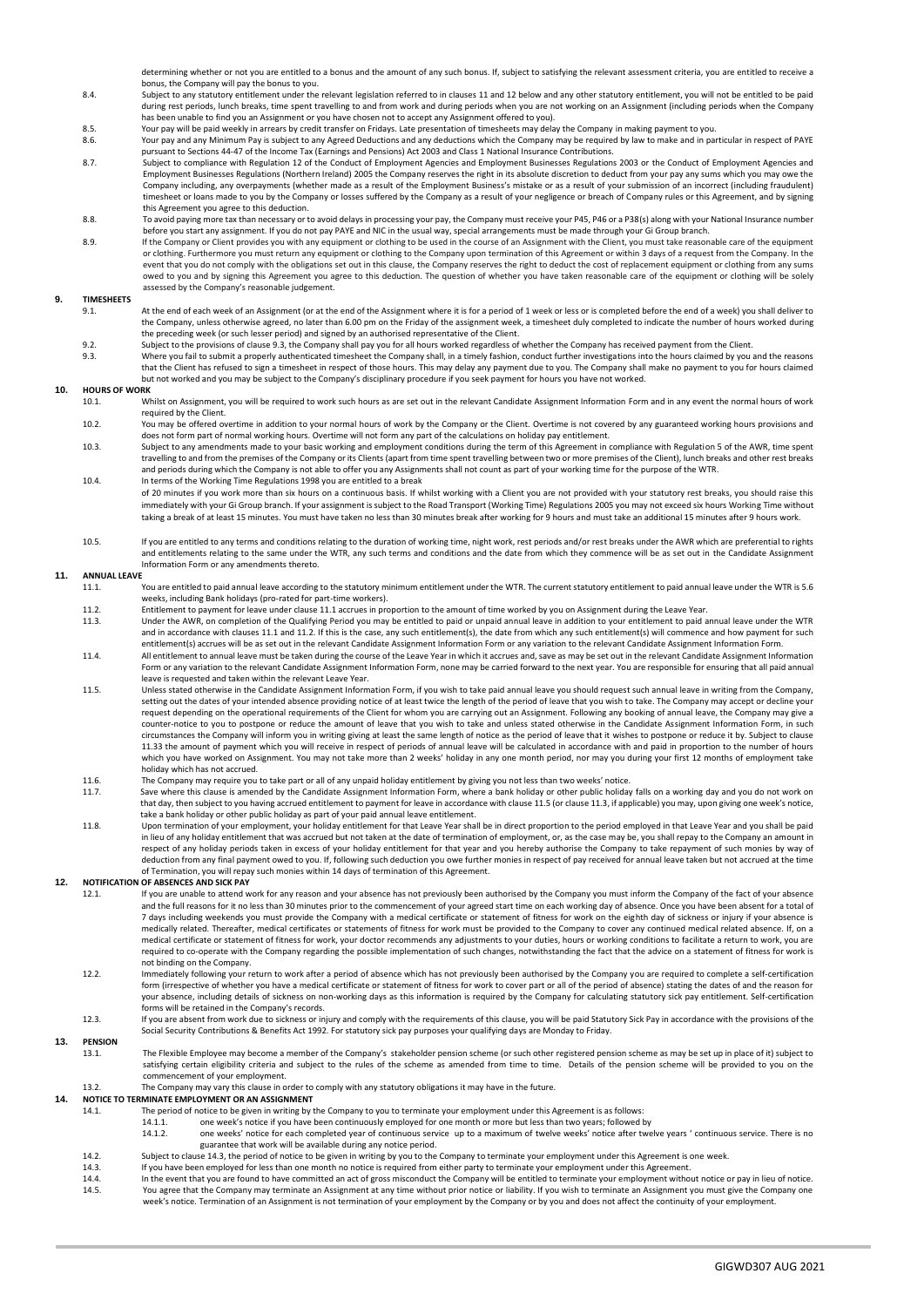### **15. DISCIPLINARY AND GRIEVANCE PROCEDURES**

- 15.1. Details regarding the Company's grievance, disciplinary and dismissal procedures are set out in the Flexible Employee Handbook a copy of which is issued with this Agreement.<br>15.2 The Company expressly reserves the ri The Company expressly reserves the right to suspend you from employment pending investigation and any further action in relation to any disciplinary or related matters, for such
	- period as it considers appropriate or until any disciplinary process has been completed.
- 15.3. If, either before or during the course of an Assignment, you become aware of any reason why you may not be suitable for an Assignment, you shall notify the Company without delay. A failure to notify the Company under this clause shall constitute a disciplinary offence.

### **16. EXPENSES**

The Company will reimburse to you all expenses properly incurred by you in the proper performance of your duties, provided that you seek prior authorisation to incur those expenses and provide the Company with such receipts or other evidence of actual payment of such expenses as the Company may reasonably require. 16.2. The Company will not usually reimburse you for travelling expenses incurred to and from your place of employment.

### **17. CONFIDENTIALITY**

- You must not disclose any trade secrets or other information of a confidential nature relating to the Company or any of its Clients or any of their business associates or in respect of which the Company or any of its Clients owes an obligation of confidence to any third party either during or after your employment except in the proper course of your employment or as required by law.
- 17.2. You must not remove any documents or tangible items which belong to the Company or its Clients which contain any Confidential Information from either the Company's or the Client's premises at any time without proper advance authorisation.
- 17.3. You must return to the Company upon request and, in any event, upon the termination of your employment, all property belonging to the Company or any of its Clients or any of their business associates including without limitation all documents and tangible items including those which contain or refer to any Confidential Information and which are in your possession or under your control.

### **18. HEALTH AND SAFETY AT WORK**<br>18.1 **The Company w**

- The Company will take all reasonably practicable steps to ensure your health, safety and welfare while at work.
- 18.2. During every Assignment you will take all reasonable steps to safeguard your own health and safety and that of any other person who may be present or be affected by your actions on the Assignment and comply with the example and comply with the health and safety policies and procedures of the Client.
- 18.3. Where your Assignment involves food production, catering or driving, please refer to the Flexible Employee Handbook.

#### **19. DATA PROTECTION**

You acknowledge that the Company must process personal data about you in order to properly fulfil its obligations under this Agreement and as otherwise required by law in relation to your employment in accordance with the Data Protection Laws. Such processing will principally be for personnel, administrative and payroll purposes.

#### **20. SEVERABILITY**

If any of the provisions of this Agreement shall be determined by any competent authority to be unenforceable to any extent, such provision shall, to that extent, be severed from the remaining Agreement, which shall continue to be valid to the fullest extent permitted by applicable laws.

#### **21. NOTICES**

All notices which are required to be given in accordance with this Agreement shall be in writing and may be delivered personally or by first class prepaid post to the registered office of the party upon whom the notice is to be served or any other address that the party has notified the other party in writing, by email or facsimile transmission. Any such notice shall be deemed to have been served: if by hand when delivered; if by first class post 48 hours following posting; and if by email or facsimile transmission, when that email or facsimile is sent.

#### **22. JURISDICTION AND GOVERNING LAW**

This Agreement shall be governed and construed in all respects by the laws of England and Wales and the parties irrevocably submit to the non-exclusive jurisdiction of the Courts of England and Wales.

The parties to this Agreement have read understood and agree to be bound by its terms.

#### **SCHEDULE: "QUALIFYING PERIOD" AND "TEMPORARY WORK AGENCY"**

For the purpose of the definition of "Qualifying Period" in clause [1.1](#page-19-0) of this Agreement, when calculating whether any weeks completed with the Client count as continuous towards the Qualifying Period, where:

- (a) the Flexible Employee has started working during an assignment and there is a break, either between assignments or during an assignment, when the Flexible Employee is not working; (b) the break is
	- (i) for any reason and not more than six Calendar Weeks;<br>(ii) wholly due to the fact that the Flexible Employee is ine
	- wholly due to the fact that the Flexible Employee is incapable of working in consequence of sickness or injury and the break is 28 Calendar Weeks or less; paragraph (iii) does not apply; and, if required to do so by the Employment Business, the Flexible Employee has provided such written medical evidence as may reasonably be required;
	- (iii) related to pregnancy, childbirth or maternity and is at a time in a protected period, being a period beginning at the start of the pregnancy and ending at the end of the 26 weeks beginning with childbirth (being the birth of a living child or the birth of a child whether living or dead after 24 weeks of pregnancy) or, if earlier, when the Flexible Employee returns to work;
	- (iv) wholly for the purpose of taking time off or leave, whether statutory or contractual, to which the Flexible Employee is otherwise entitled which is<br>ordinary compulsory or additional maternity leave:
		- ordinary, compulsory or additional maternity leave;
		- ii. ordinary or additional adoption leave;
		- iii. ordinary or additional paternity leave;<br>iv. time off or other leave not listed in pa
			- time off or other leave not listed in paragraphs (iv)I, ii, or iii above; or
			- for more than one of the reasons listed in paragraphs (iv)i, ii, iii to iv above;
	- (v) wholly due to the fact that the Flexible Employee is required to attend at any place in pursuance to being summoned for service as a juror and the break is 28 Calendar Weeks or less;
	- (vi) wholly due to a temporary cessation in the Client's requirement for any worker to be present at the establishment and work in a particular role for a pre-determined period of time according to the established custom and practices of the Client;
	- (vii) wholly due to a strike, lock-out or other industrial action at the Client's establishment; or
	- (viii) wholly due to more than one of the reasons listed in paragraphs (ii), (iii), (iv), (v), (vi) or (vii); and
- (c) the Flexible Employee returns to work in the same role with the Client,

any weeks during which the Flexible Employee worked for the Client before the break shall be carried forward and treated as counting towards the Qualifying Period with any weeks during which the Flexible Employee works for the Client after the break. In addition, when calculating the number of weeks during which the Flexible Employee has worked, where the Flexible Employee has started working in a role during an Assignment and is unable to continue working for a reason described in paragraph (b)(iii) or (b)(iv)i., ii, or iii., for the period that is covered by one or more such reasons, the Flexible Employee shall be deemed to be working in that role with the Client for the original intended duration or likely duration of the relevant Assignment, whichever is the longer. For the avoidance of doubt, time spent by the Flexible Employee working during an assignment before 1 October 2011 (or 5 December 2011 in Northern Ireland) does not count for the purposes of the definition of "Qualifying Period".

"Temporary Work Agency" means as defined in Regulation 4 of the AWR being a person engaged in the economic activity, public or private, whether or not operating for profit, and whether or not carrying on such activity in conjunction with others, of:<br>(a) supplying individuals to work temporarily for and un

supplying individuals to work temporarily for and under the supervision and direction of hirers; or

(b) paying for, or receiving or forwarding payment for, the services of individuals who are supplied to work temporarily for and under the supervision and direction of hirers.

Notwithstanding paragraph (b) of this definition a person is not a Temporary Work Agency if the person is engaged in the economic activity of paying for, or receiving or forwarding payments for, the services of individuals regardless of whether the individuals are supplied to work for hirers. For the purpose of this definition, a "hirer" means a person engaged in economic activity, public or private, whether or not operating for profit, to whom individuals are supplied, to work temporarily for and under the supervision and direction of that person.